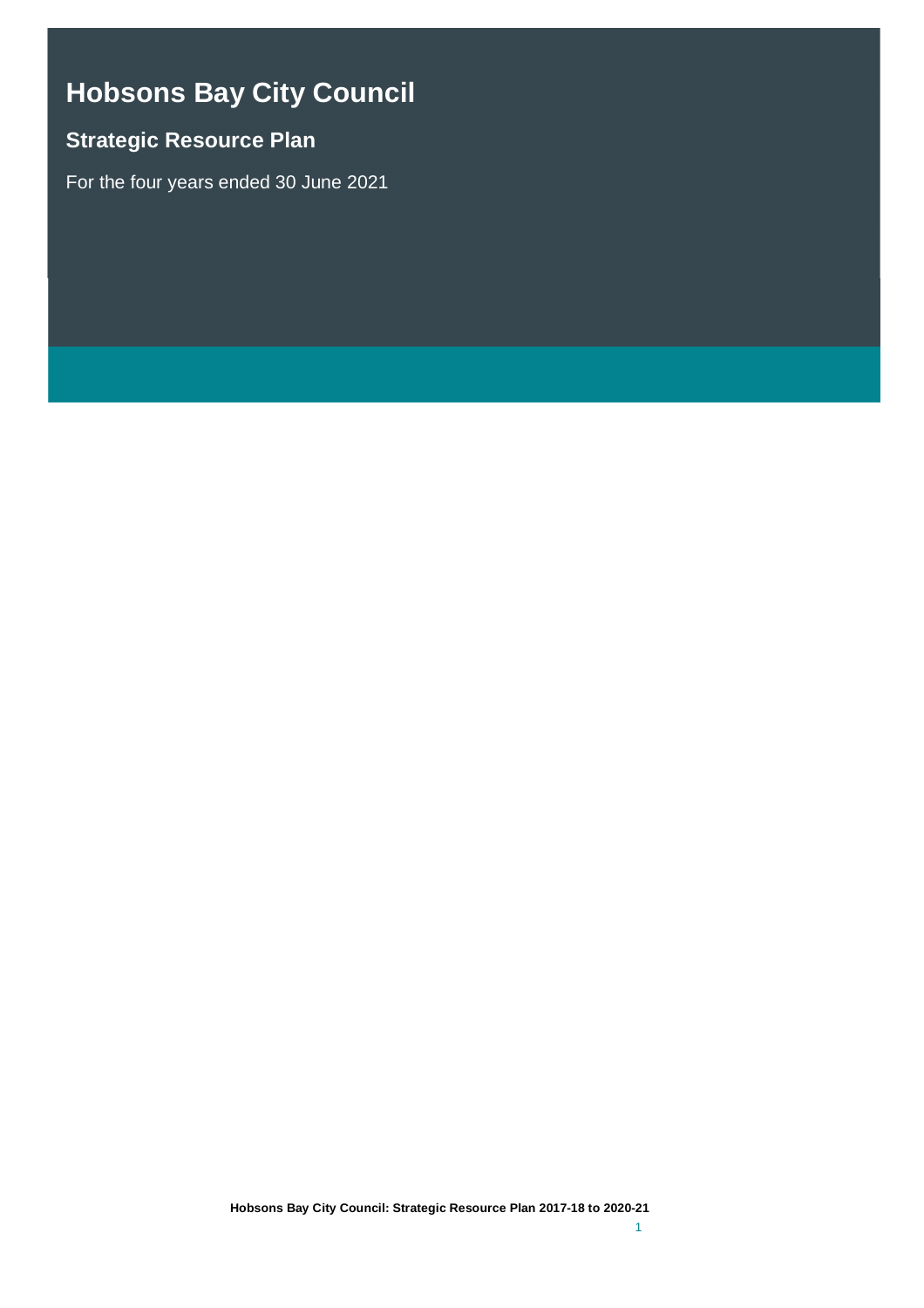# Contents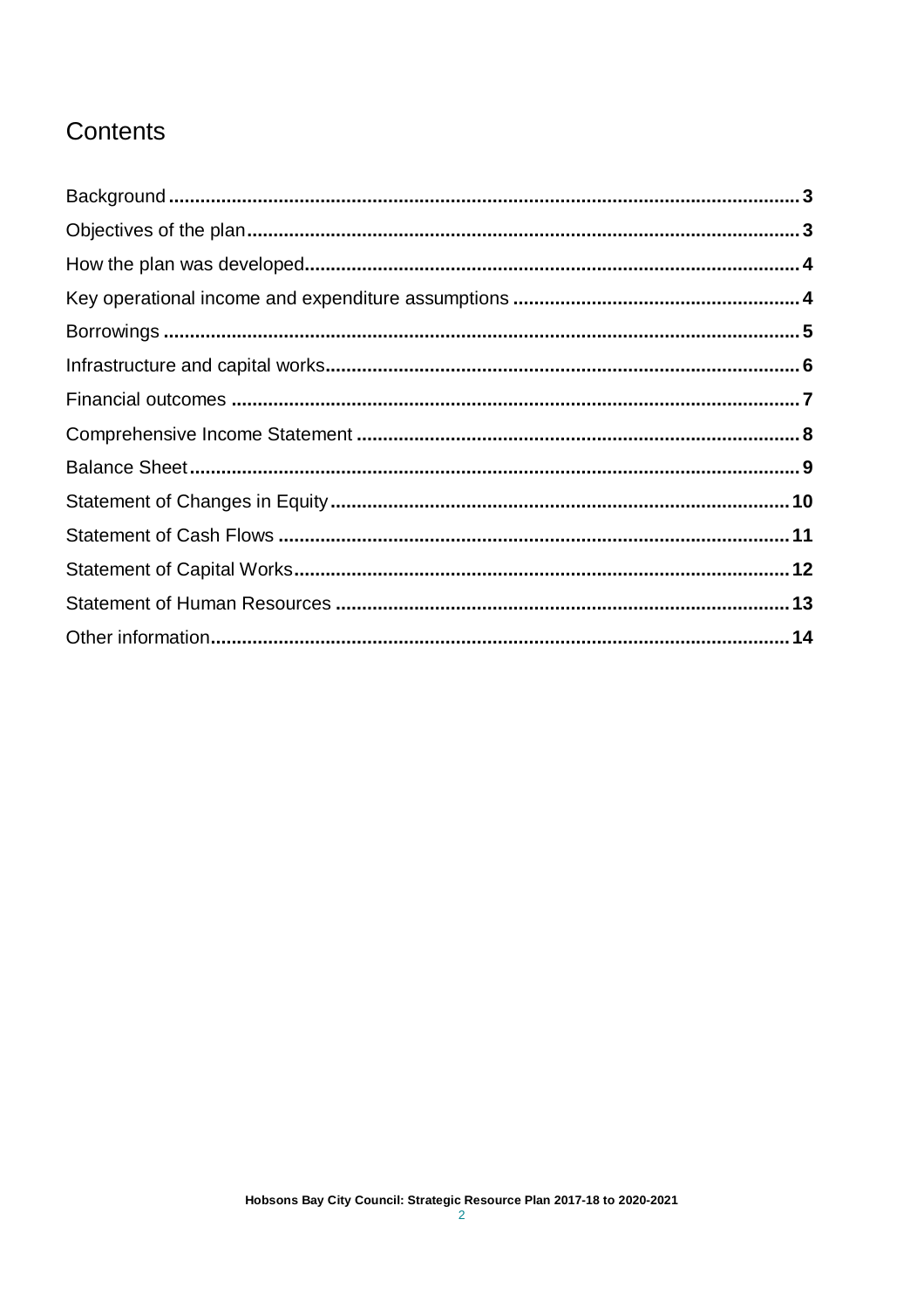### **Background**

The *Local Government Act 1989* (the Act) requires council to prepare a strategic resource plan (SRP) for at least the next four financial years that describes both the financial and non-financial resources required to achieve the strategic objectives in the council plan. In preparing the SRP, council must take into account services and initiatives contained in any plan adopted or proposed to be adopted by council.

Council has prepared a SRP for the four years 2017-18 to 2020-21 as part of its integrated planning framework as set out below.



The council plan includes the strategic objectives, strategies for achieving these for at least the next four years and strategic indicators for monitoring achievement of the strategic objectives. The SRP is a plan of the resources for at least the next four years required to achieve the strategic objectives in the council plan. The SRP informs the preparation of the budget which is a plan that describes the services and initiatives to be funded and how they will contribute to the achieving the strategic objectives in the council plan.

### **Objectives of the plan**

The key objective, which underlines the development of the SRP, is financial sustainability in the medium to long term, while still achieving Council's strategic objectives as specified in the Council Plan. The key financial objectives, which underpin the SRP are:

- generally maintaining existing service levels
- achieve operational surpluses each year
- maintain a robust capital works program with a focus on asset renewal
- achieve balanced financial (rate determination) results
- increases are required to cash reserves to take into account increasing future commitments

In preparing the SRP, council has also been mindful of the need to comply with the principles of sound financial management in the Act which requires council to:

- prudently manage financial risks relating to debt, assets and liabilities
- provide reasonable stability in the level of rate burden
- consider the financial effects of council decisions on future generations
- provide full, accurate and timely disclosure of financial information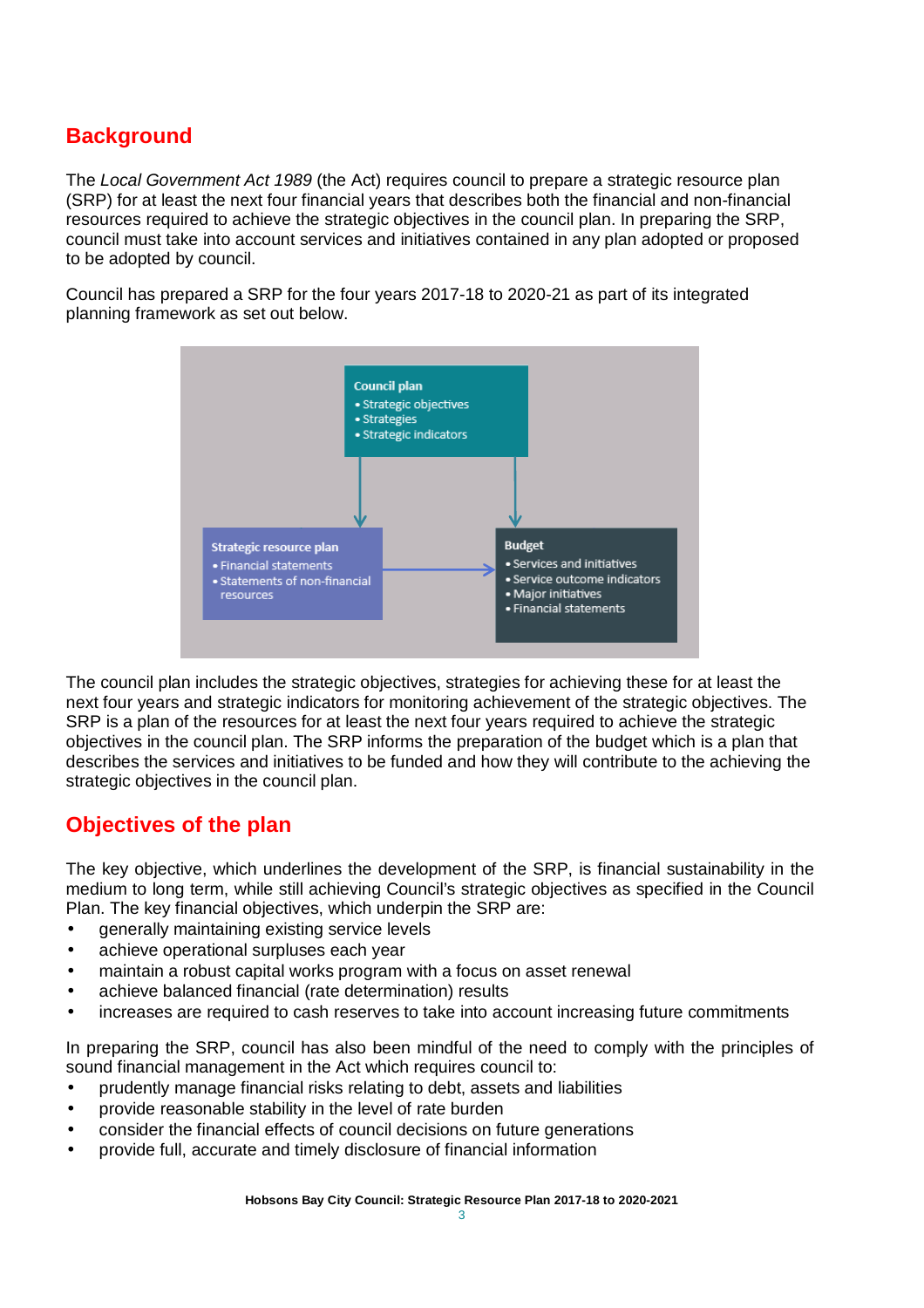The SRP is updated annually through a rigorous process of consultation with Council service providers followed by a detailed sensitivity analysis to achieve the key financial objectives.

#### **How the plan was developed**

This SRP has been developed through a rigorous process and is based on the following key information:

- audited financial statements as at 30 June 2016
- the most recent year end forecasts presented to Council for the 2016-17 financial year
- assumptions provided by council service providers about changes in future income and expenditure
- assumptions provided by council capital works expenditure providers about requirements for future asset renewal, expansion, upgrade and new assets
- assumptions provided by finance regarding future changes in assets, liabilities and equity
- information provided by the executive management team and council

The financial projections included in the SRP have been developed using a 'four-way' budget model. This methodology enables the linking of the comprehensive income statement, balance sheet, statement of cash flows and statement of capital works.

### **Key operational income and expenditure assumptions**

The general key assumptions affecting operating income and expenditure include the following:

|                                       | 2017/2018 | 2018/2019 | 2019/2020 | 2020/2021 |
|---------------------------------------|-----------|-----------|-----------|-----------|
|                                       | %         | ℅         | %         | %         |
| <b>Consumer Price Index</b>           | 2.00      | 2.25      | 2.25      | 2.50      |
| Average Weekly Earnings               | 3.66      | 3.75      | 3.75      | 3.75      |
| <b>Engineering Construction Index</b> | 0.47      | 2.00      | 2.00      | 2.00      |
| Non-Residential Building Index        | 0.15      | 2.00      | 2.00      | 2.00      |
| Rate increases                        | 2.0       | 2.0       | 2.0       | 2.0       |
| Property growth                       | 0.3       | 0.3       | 0.3       | 0.3       |
| Wages growth                          | 2.0       | 2.0       | 2.0       | 2.0       |
| Government funding                    | 3.0       | 3.0       | 3.0       | 3.0       |
| <b>Statutory fees</b>                 | 3.0       | 3.0       | 3.0       | 3.0       |
| Investment return                     | 1.6       | 1.6       | 1.6       | 1.6       |

The general assumptions affecting assets, liabilities and equity balances are set out below:

- trade creditors and other receivables are expected to increase by 2.5 per cent, apart from receivables with defined repayment schedules
- property, infrastructure, plant and equipment valuation rates have not changed. The total value has increased due to the identification of purchases, less disposals and depreciation
- trade and other payables are expected to increase by 2.5 per cent, apart from payables with defined repayment schedules
- employee provisions are increasing to take into account projected pay increases and growth of 1.5 per cent
- interest bearing liabilities are included as per defined repayment schedules. All loans are drawn down as part of the MAV Local Government Funding Vehicle and are currently included as interest only repayments. Transfers to a loan repayment reserve are being used to ensure that funds will be available to repay principal when the loans mature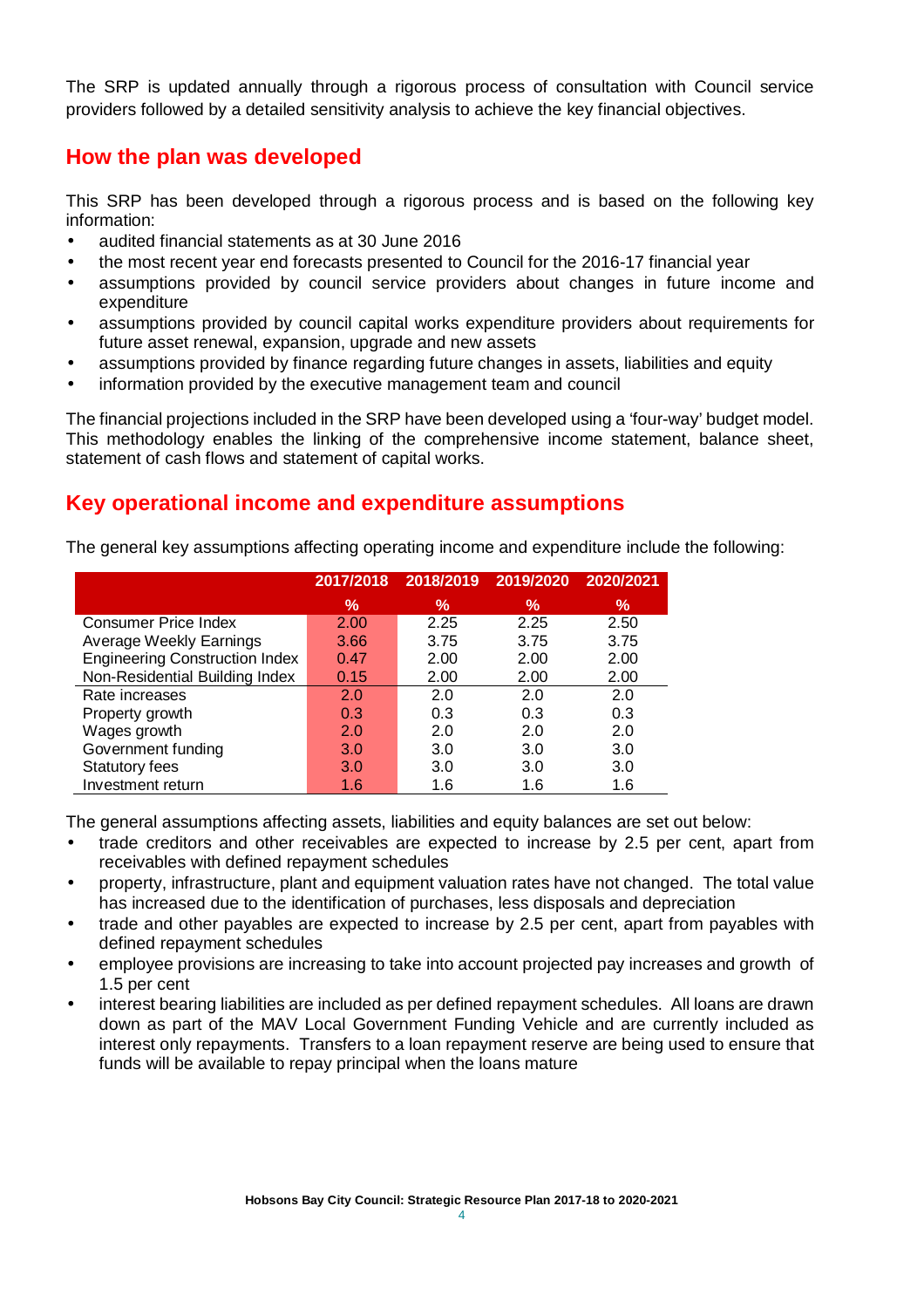#### **Borrowings**

In developing the Strategic Resource Plan (SRP) borrowings can be used as an important funding source for capital works programs. In the past, Council has focused on a debt reduction strategy, only borrowing to fund defined benefit superannuation shortfalls. This has resulted in a reduction in debt servicing costs, but has meant that cash and investment reserves have been used as a funding source for capital works programs. With a focus on asset renewal from 2014-15 and beyond, Council reconsidered the issue of borrowings.

The SRP includes the results of an analysis of Council's debt position against both State averages and large council averages over a number of different indicators. It also shows the results of the 'obligations' indicators that are part of the prescribed financial reporting indicators. Despite the outcome of the analysis highlighting that a debt of \$14.2 million could be comfortably accommodated, as a result of rate capping further financial planning is required to enable Council to fully fund its capital works program, over the longer term of its long term financial plan (ten year plan). Further borrowings should only be included after other options are considered and when Council can be assured that it has the ability to fund repayments, whilst ensuring financial sustainability.

Council has decided not to take out any new borrowings to fund the capital works program in 2017- 18 or any other year contained in the SRP. Due to Council's involvement in the Local Government Funding Vehicle and the issuance of interest only bonds, no principal repayments are included within the SRP. The following table sets out future proposed borrowings, based on the forecast financial position of Council as at 30 June 2017.

| Year    | <b>New</b><br><b>Borrowings</b><br>\$'000 | <b>Principal</b><br><b>Paid</b><br>\$'000 | <b>Interest</b><br><b>Paid</b><br>\$'000 | <b>Balance</b><br>30 June<br>\$'000 |
|---------|-------------------------------------------|-------------------------------------------|------------------------------------------|-------------------------------------|
| 2016-17 | 0                                         | 0                                         | 626                                      | 14,200                              |
| 2017-18 | 0                                         | Ω                                         | 626                                      | 14,200                              |
| 2018-19 | 0                                         | 0                                         | 626                                      | 14,200                              |
| 2019-20 | 0                                         | 0                                         | 628                                      | 14,200                              |
| 2020-21 |                                           |                                           | 627                                      | 14,200                              |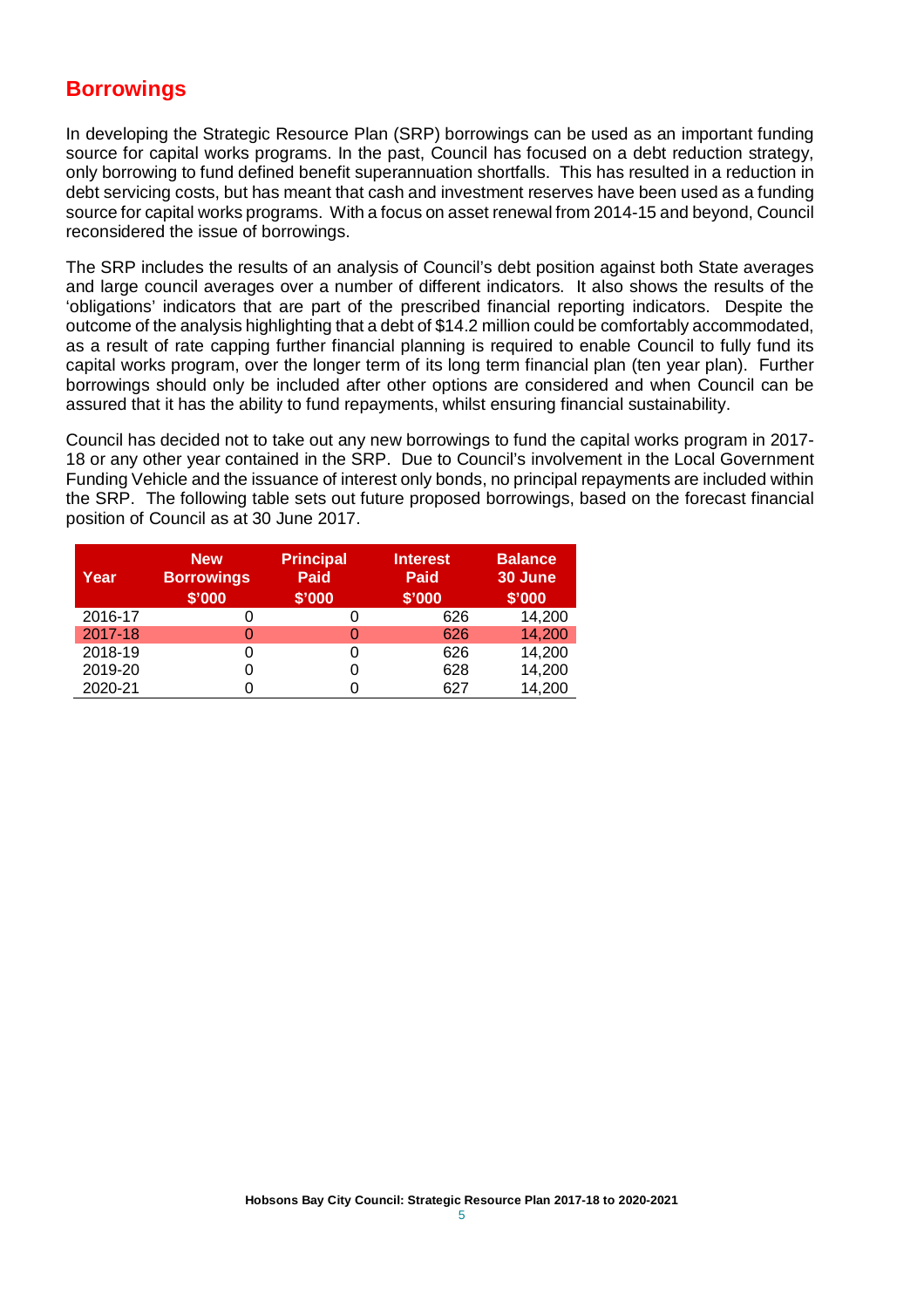#### **Infrastructure and capital works**

Council has developed an Infrastructure Strategy based on the knowledge provided by various Asset Management Plans, which sets out the capital expenditure requirements of Council for the next 10 years by class of asset, and is a key input to the SRP. It predicts infrastructure consumption, renewal needs and considers infrastructure needs to meet future community service expectations.

A key objective of the Infrastructure Strategy is to maintain or renew Council's existing assets at desired condition levels. If sufficient funds are not allocated to asset renewal then Council's investment in those assets will reduce, along with the capacity to deliver services to the community.

The following table summarises Council's forward outlook on capital expenditure including funding sources for the next four years.

|         |                                                     | <b>Summary of funding sources</b> |                                |                                  |                             |  |  |  |  |  |
|---------|-----------------------------------------------------|-----------------------------------|--------------------------------|----------------------------------|-----------------------------|--|--|--|--|--|
| Year    | <b>Total</b><br><b>Capital</b><br>Program<br>\$'000 | <b>Grants</b><br>\$'000           | <b>Contributions</b><br>\$'000 | <b>Council</b><br>Cash<br>\$'000 | <b>Borrowings</b><br>\$'000 |  |  |  |  |  |
| 2016-17 | 31,637                                              | 1,283                             | 1,781                          | 28,573                           |                             |  |  |  |  |  |
| 2017-18 | 34,323                                              | 1,666                             | 600                            | 32,057                           | ۰                           |  |  |  |  |  |
| 2018-19 | 33,512                                              | 1,467                             |                                | 32,045                           | ۰                           |  |  |  |  |  |
| 2019-20 | 32,588                                              | 334                               | 750                            | 31,504                           | -                           |  |  |  |  |  |
| 2020-21 | 33,364                                              | 334                               | 750                            | 32,280                           | -                           |  |  |  |  |  |

In updating the Infrastructure Strategy for the 2017-18 year, the following influences have had a significant impact:

- reductions in the amount of rate income predicted in 2016-17, 2017-18 and future years as a result of the State Government rate cap legislation. This has resulted in significantly less available cash and investment reserves to fund future capital expenditure programs within the SRP and LTFP
- capital works of \$2.323 million will be carried over and fully funded from the 2016-17 financial year. The carryover figure included in the budget is based on the March forecast. Current actual capital expenditure in 2016-17 indicates that the capital carryover figure is understated. The final carryover figure will be determined after the year end accounts are finalised
- total capital expenditure of \$34.323 million with a continued focus on asset renewal within the capital works program
- unavailability of significant funding for capital works
- the enactment of the *Road Management Act 2004* removing the defence of non-feasance on major assets such as roads
- new building regulations requiring all Child Care Centres to immediately upgrade to ensure compliance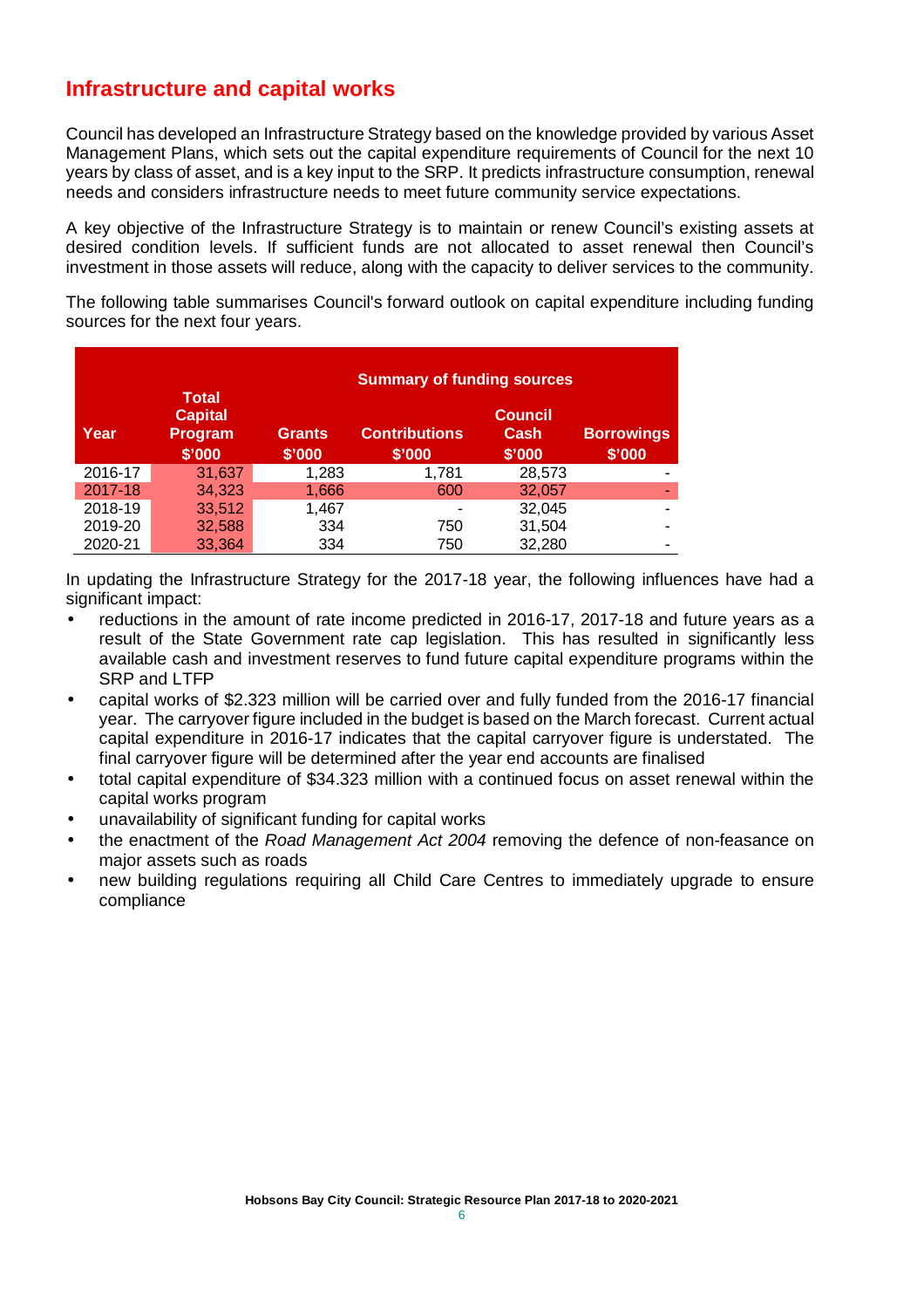### **Financial outcomes**

The following table and graph summarises the key financial results for the next four years as set out in the SRP for years 2017-18 to 2020-21.

|                                 | <b>Forecast</b><br><b>Actual</b> | <b>Strategic Resource Plan</b><br><b>Projections</b><br><b>Budget</b> |                   |                   |                   | <b>Trend</b> |
|---------------------------------|----------------------------------|-----------------------------------------------------------------------|-------------------|-------------------|-------------------|--------------|
| <b>Indicator</b>                | 2016/17<br>\$'000                | 2017/18<br>\$'000                                                     | 2018/19<br>\$'000 | 2019/20<br>\$'000 | 2020/21<br>\$'000 | $+$ /o/-     |
| Surplus/(deficit) for the year  | 18,781                           | 14,615                                                                | 14,545            | 13.916            | 11,776            |              |
| Adjusted underlying result      | 12,141                           | 9.079                                                                 | 10.208            | 9.962             | 7,822             |              |
| Cash and investments<br>balance | 52,489                           | 55,029                                                                | 56.133            | 58.035            | 57,359            |              |
| Cash flow from operations       | 38,739                           | 37,289                                                                | 35,042            | 34,919            | 33,114            | -            |
| Capital works expenditure       | 31,637                           | 34.323                                                                | 33,512            | 32,588            | 33,364            | O            |

Key to Forecast Trend:

+ Forecasts improvement in Council's financial performance/financial position indicator

o Forecasts that Council's financial performance/financial position indicator will be steady

- Forecasts deterioration in Council's financial performance/financial position indicator



The key outcomes of the SRP are as follows:

- **financial sustainability**  cash and investments is forecast to increase over the four year period from \$52.489 million to \$57.359 million, which is required to take into account increasing future commitments
- **rating levels**  modest rate increases of 2.0 per cent, as per the current rate cap, are forecast over the four years
- **service delivery strategy**  service levels have generally been maintained throughout the four year period. Despite this, operating surpluses are forecast in all years, although they are starting to decline over the four year period. The adjusted underlying result is a measure of financial sustainability and is an important measure as once-off capital items can often mask the operating result
- **borrowing strategy** borrowings are forecast to be maintained at \$14.2 million over the four year period. No new borrowing are included within the SRP and loan principal repayments are not due to commence until 2021-22
- **infrastructure strategy** capital expenditure over the four year period is projected to total \$133.787 million at an average of \$33.447 million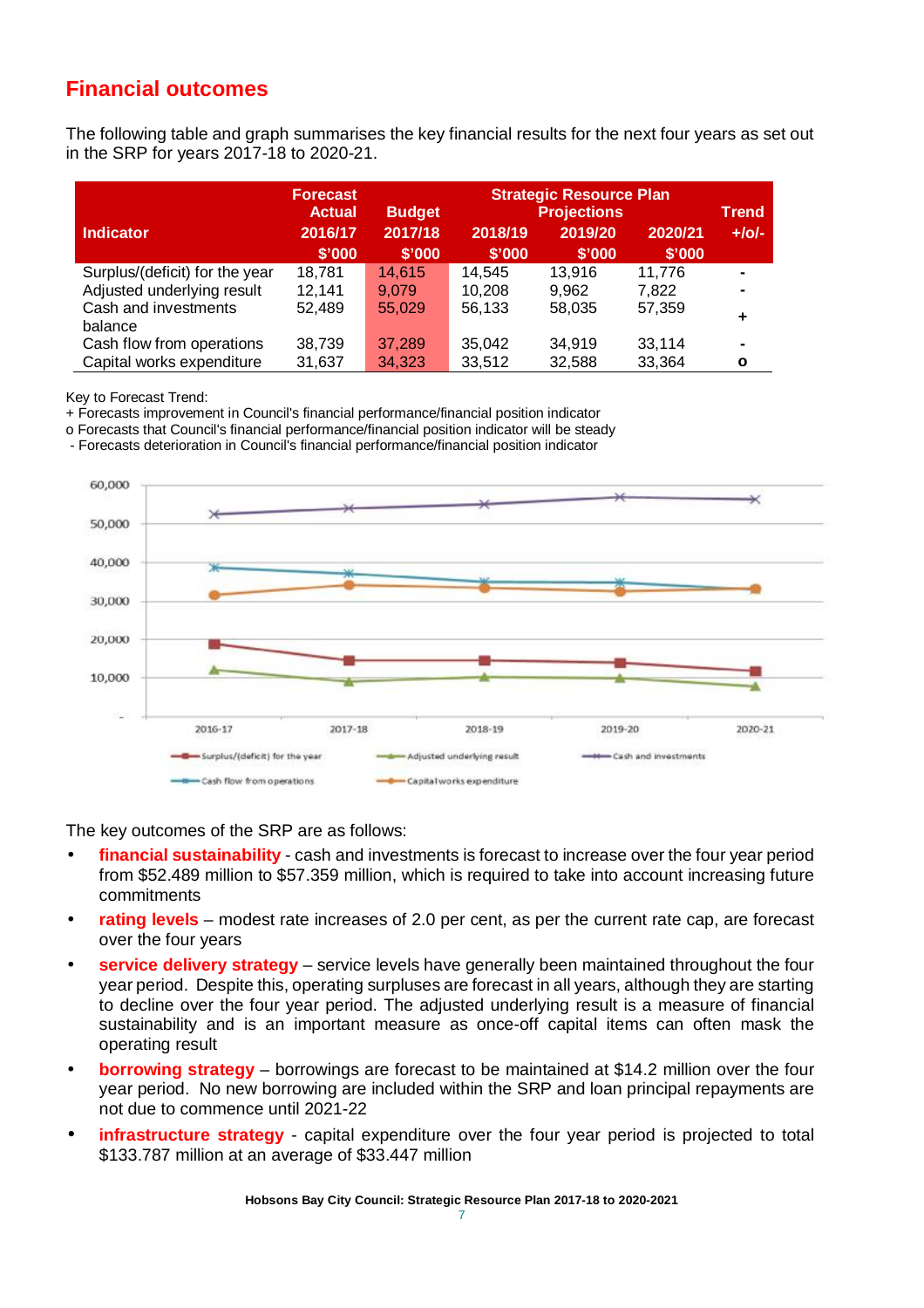### **Comprehensive Income Statement**

For the four years ended 30 June 2021

|                                                                    | 2018<br>\$'000 | 2019<br>\$'000 | 2020<br>\$'000 | 2021<br>\$'000 |
|--------------------------------------------------------------------|----------------|----------------|----------------|----------------|
| <b>Income</b>                                                      |                |                |                |                |
| Rates and charges                                                  | 101,214        | 103,623        | 105,855        | 108,132        |
| Statutory fees and fines                                           | 4,312          | 4,442          | 4,575          | 4,712          |
| User fees                                                          | 6,354          | 6,664          | 6,741          | 7,063          |
| Grants - Operating                                                 | 11,268         | 11,606         | 11,954         | 12,313         |
| Grants - Capital                                                   | 1,666          | 1,467          | 334            | 334            |
| Contributions - monetary                                           | 3,870          | 2,870          | 3,620          | 3,620          |
| Contributions - non-monetary assets                                |                |                |                |                |
| Net gain on disposal of property,                                  |                |                |                |                |
| infrastructure, plant and equipment                                |                |                |                |                |
| Fair value adjustments for investment                              |                |                |                |                |
| property                                                           |                |                |                |                |
| Share of net profits/(losses) of associates                        |                |                |                |                |
| and joint ventures                                                 |                |                |                |                |
| Other income                                                       | 4,189          | 4,047          | 4,138          | 4,244          |
| <b>Total income</b>                                                | 132,873        | 134,720        | 137,217        | 140,418        |
| <b>Expenses</b>                                                    |                |                |                |                |
| Employee costs                                                     | 55,470         | 57,232         | 59,235         | 61,309         |
| Materials and services                                             | 42,106         | 41,764         | 42,376         | 45,300         |
| Bad and doubtful debts                                             | 169            | 169            | 169            | 169            |
| Depreciation and amortisation                                      | 18,402         | 18,862         | 19,334         | 19,640         |
| Borrowing costs                                                    | 626            | 626            | 628            | 627            |
| Other expenses                                                     | 1,484          | 1,521          | 1,559          | 1,598          |
| <b>Total expenses</b>                                              | 118,258        | 120,175        | 123,301        | 128,642        |
| Surplus/(deficit) for the year                                     | 14,615         | 14,545         | 13,916         | 11,776         |
|                                                                    |                |                |                |                |
| Other comprehensive income                                         |                |                |                |                |
| Items that will not be reclassified to                             |                |                |                |                |
|                                                                    |                |                |                |                |
| surplus or deficit in future periods                               |                |                |                |                |
| Net asset revaluation increment/(decrement)                        |                |                |                |                |
| Share of other comprehensive income of                             |                |                |                |                |
| associates and joint ventures<br><b>Total comprehensive result</b> | 14,615         | 14.545         | 13,916         | 11,776         |
|                                                                    |                |                |                |                |

The above comprehensive income statement should be read in conjunction with the accompanying other information.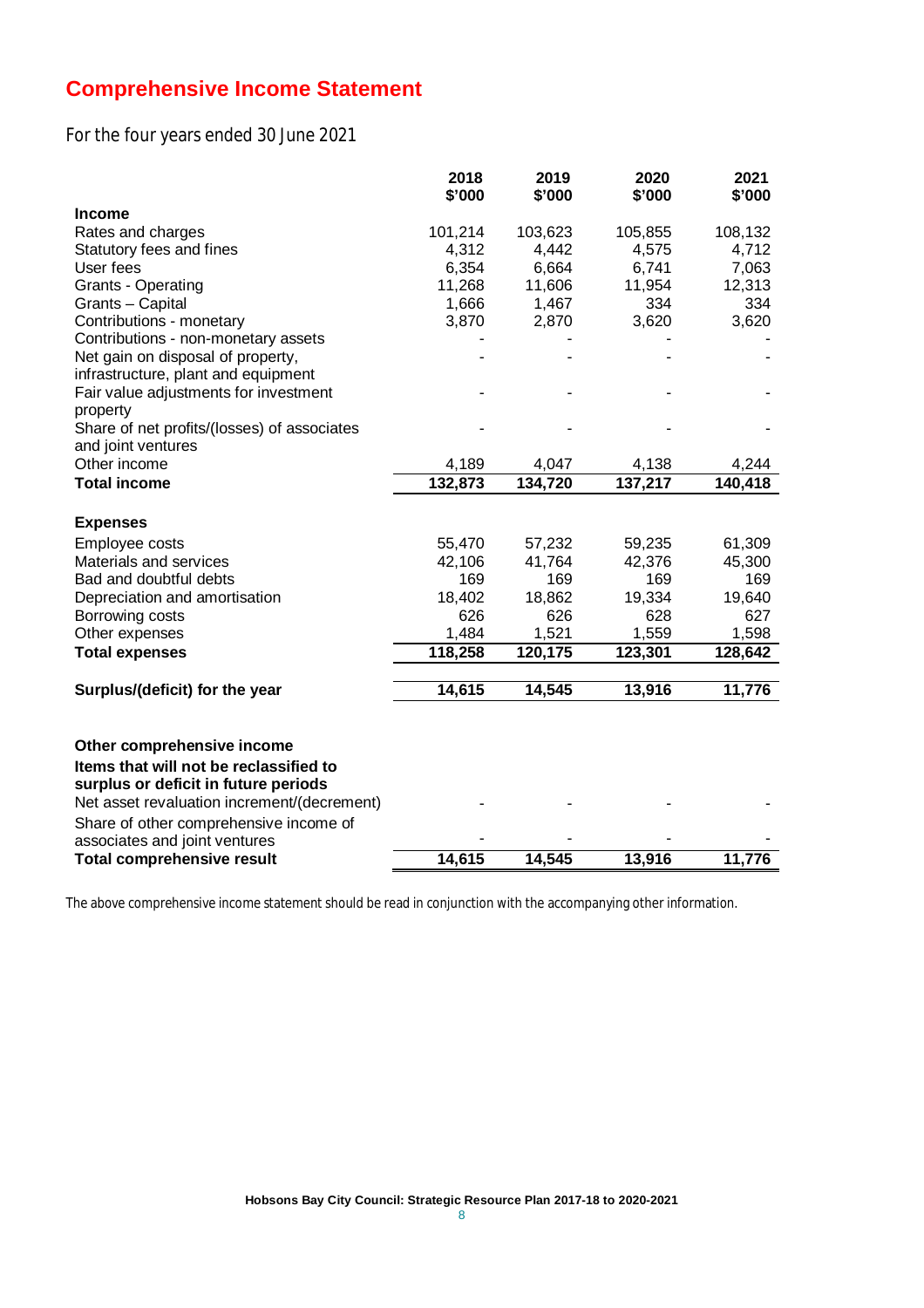# **Balance Sheet**

For the four years ended 30 June 2021

|                                                | 2018<br>\$'000 | 2019<br>\$'000 | 2020<br>\$'000 | 2021<br>\$'000 |
|------------------------------------------------|----------------|----------------|----------------|----------------|
| <b>Assets</b>                                  |                |                |                |                |
| <b>Current assets</b>                          |                |                |                |                |
| Cash and cash equivalents                      | 12,029         | 13,133         | 15,035         | 14,359         |
| Trade and other receivables                    | 5,663          | 5,800          | 5,940          | 6,085          |
| Other financial assets                         | 42,000         | 42,000         | 42,000         | 42,000         |
| Inventories                                    | 31             | 31             | 31             | 31             |
| Non-current assets classified as held for sale |                |                |                |                |
| Other assets                                   | 876            | 876            | 876            | 876            |
| <b>Total current assets</b>                    | 60,598         | 61,840         | 63,882         | 63,350         |
| <b>Non-current assets</b>                      |                |                |                |                |
| Cash and cash equivalents                      | 1,000          | 1,000          | 1,000          | 1,000          |
| Trade and other receivables                    | 238            | 206            | 170            | 127            |
| Investments in associates and joint ventures   | 230            | 230            | 230            | 230            |
| Property, infrastructure, plant and equipment  | 1,043,180      | 1,057,460      | 1,070,345      | 1,083,700      |
| Investment property                            | 9,005          | 9,005          | 9,005          | 9,005          |
| <b>Total non-current assets</b>                | 1,053,652      | 1,067,901      | 1,080,750      | 1,094,063      |
| <b>Total assets</b>                            | 1,114,251      | 1,129,741      | 1,144,632      | 1,157,413      |
|                                                |                |                |                |                |
| <b>Liabilities</b>                             |                |                |                |                |
| <b>Current liabilities</b>                     |                |                |                |                |
| Trade and other payables                       | 12,454         | 12,765         | 13,084         | 13,411         |
| Trust funds and deposits                       | 5,139          | 5,268          | 5,400          | 5,535          |
| Provisions                                     | 13,460         | 13,931         | 14,419         | 14,924         |
| Interest-bearing loans and borrowings          |                |                |                | 9,200          |
| <b>Total current liabilities</b>               | 31,053         | 31,964         | 32,903         | 43,069         |
|                                                |                |                |                |                |
| <b>Non-current liabilities</b>                 |                |                |                |                |
| Provisions                                     | 1,002          | 1,037          | 1,073          | 1,110          |
| Interest-bearing loans and borrowings          | 14,200         | 14,200         | 14,200         | 5,000          |
| <b>Total non-current liabilities</b>           | 15,202         | 15,237         | 15,273         | 6,110          |
| <b>Total liabilities</b>                       | 46,255         | 47,201         | 48,176         | 49,180         |
| <b>Net Assets</b>                              | 1,067,996      | 1,082,540      | 1,096,457      | 1,108,233      |
| <b>Equity</b>                                  |                |                |                |                |
| Accumulated surplus                            | 414,486        | 429,055        | 442,221        | 455,872        |
| Reserves                                       | 653,510        | 653,485        | 654,236        | 652,361        |
| <b>Total Equity</b>                            | 1,067,996      | 1,082,540      | 1,096,457      | 1,108,233      |

The above balance sheet should be read in conjunction with the accompanying other information.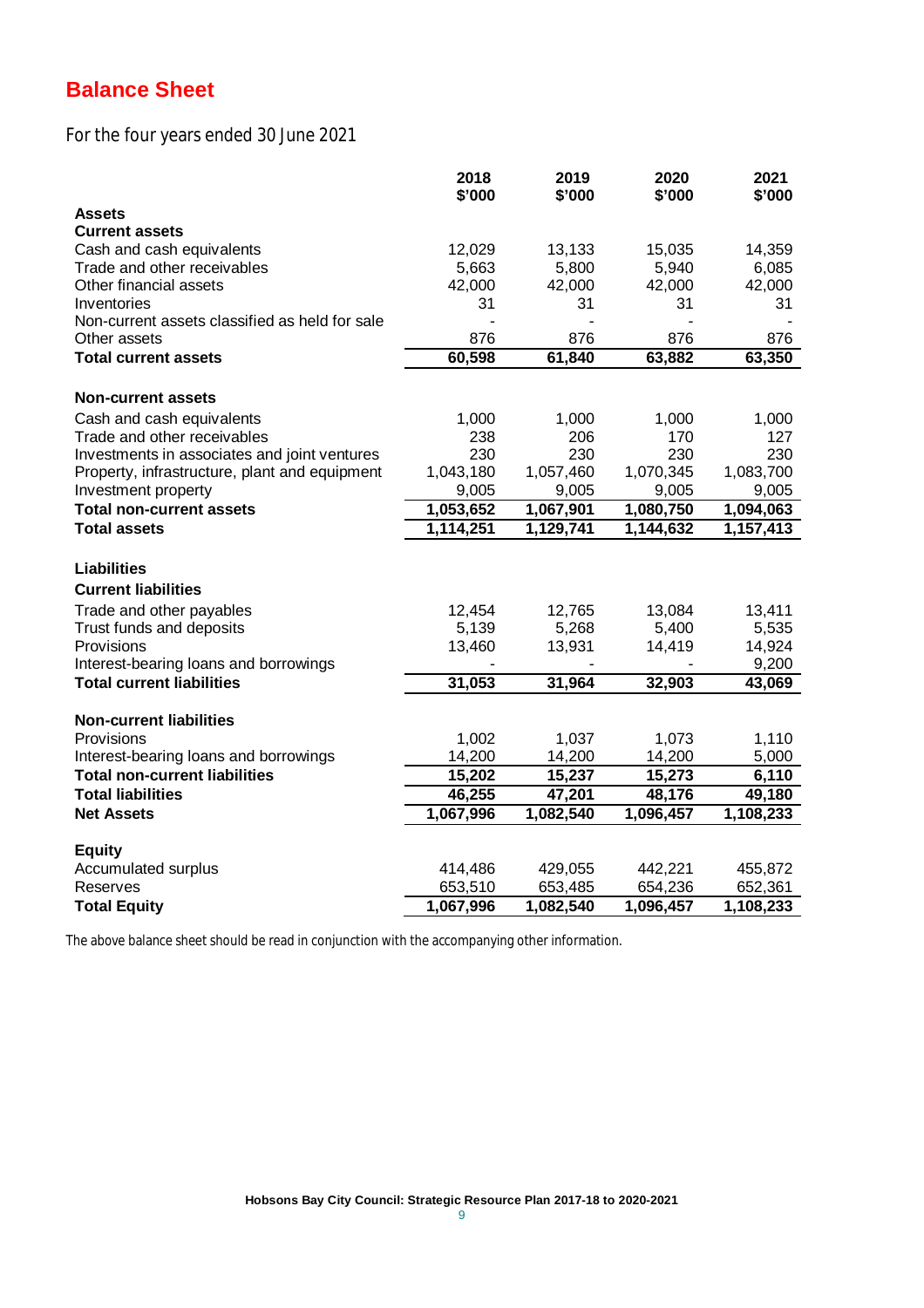### **Statement of Changes in Equity**

### For the four years ended 30 June 2021

|                                              |                        | Accum-<br>ulated         | <b>Reval-</b><br>uation  | <b>Other</b>              |
|----------------------------------------------|------------------------|--------------------------|--------------------------|---------------------------|
|                                              | <b>Total</b><br>\$'000 | <b>Surplus</b><br>\$'000 | <b>Reserve</b><br>\$'000 | <b>Reserves</b><br>\$'000 |
| 2018                                         |                        |                          |                          |                           |
| Balance at beginning of the financial year   | 1,053,380              | 398,722                  | 624,047                  | 30,611                    |
| Surplus/(deficit) for the year               | 14,615                 | 14,615                   |                          |                           |
| Net asset revaluation increment /(decrement) |                        |                          |                          |                           |
| Transfers to other reserves                  | 10,738                 | 5,943                    |                          | 4,795                     |
| Transfers from other reserves                | (10, 738)              | (4, 795)                 |                          | (5,943)                   |
| Balance at end of the financial year         | 1,067,996              | 414,486                  | 624,047                  | 29,463                    |
| 2019                                         |                        |                          |                          |                           |
| Balance at beginning of the financial year   | 1,067,996              | 414,486                  | 624,047                  | 29,463                    |
| Surplus/(deficit) for the year               | 14,545                 | 14,545                   |                          |                           |
| Net asset revaluation increment /(decrement) |                        |                          |                          |                           |
| Transfers to other reserves                  | 8,815                  | 4,420                    |                          | 4,395                     |
| Transfers from other reserves                | (8, 815)               | (4, 395)                 |                          | (4, 420)                  |
| Balance at end of the financial year         | 1,082,540              | 429,056                  | 624,047                  | 29,438                    |
| 2020                                         |                        |                          |                          |                           |
| Balance at beginning of the financial year   | 1,082,540              | 429,056                  | 624,047                  | 29,438                    |
| Surplus/(deficit) for the year               | 13,916                 | 13,916                   |                          |                           |
| Net asset revaluation increment /(decrement) |                        |                          |                          |                           |
| Transfers to other reserves                  | 8,039                  | 3,644                    |                          | 4,395                     |
| Transfers from other reserves                | (8,039)                | (4, 395)                 |                          | (3,644)                   |
| Balance at end of the financial year         | 1,096,457              | 442,221                  | 624,047                  | 30,189                    |
| 2021                                         |                        |                          |                          |                           |
| Balance at beginning of the financial year   | 1,096,457              | 442,221                  | 624,047                  | 30,189                    |
| Surplus/(deficit) for the year               | 11,776                 | 11,776                   |                          |                           |
| Net asset revaluation increment /(decrement) |                        |                          |                          |                           |
| Transfers to other reserves                  | 10,665                 | 6,270                    |                          | 4,395                     |
| Transfers from other reserves                | (10, 665)              | (4, 395)                 |                          | (6, 270)                  |
| Balance at end of the financial year         | 1,108,233              | 455,872                  | 624,047                  | 28,314                    |

The above statement of changes in equity should be read in conjunction with the accompanying other information.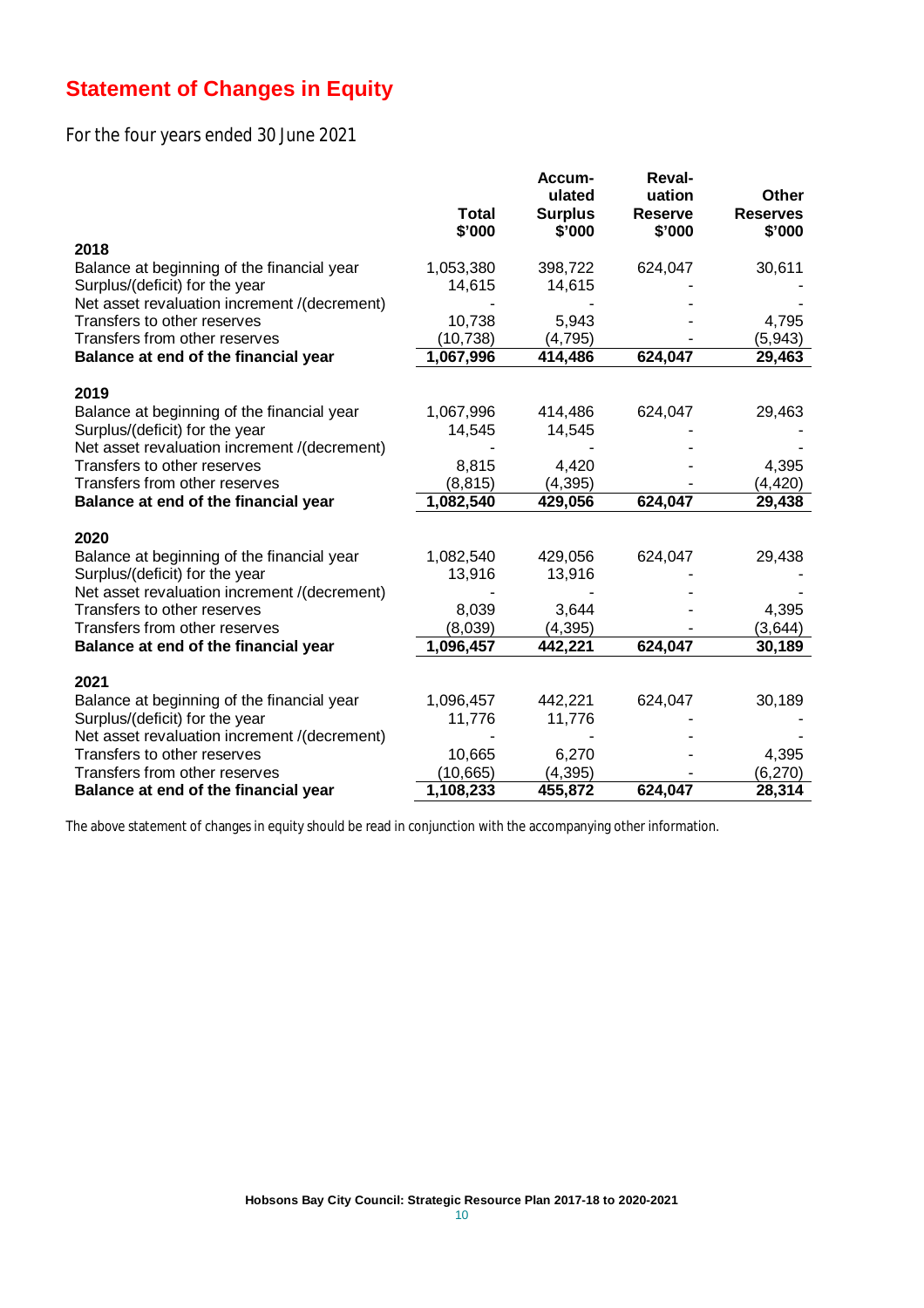### **Statement of Cash Flows**

For the four years ended 30 June 2021

|                                                                                                                                                                                 | 2018<br>Inflows/<br>(Outflows)<br>\$'000 | 2019<br>Inflows/<br>(Outflows)<br>\$'000 | 2020<br>Inflows/<br>(Outflows)<br>\$'000 | 2021<br>Inflows/<br>(Outflows)<br>\$'000 |
|---------------------------------------------------------------------------------------------------------------------------------------------------------------------------------|------------------------------------------|------------------------------------------|------------------------------------------|------------------------------------------|
| Cash flows from operating activities                                                                                                                                            |                                          |                                          |                                          |                                          |
| Rates and charges                                                                                                                                                               | 101,214                                  | 103,623                                  | 105,855                                  | 108,132                                  |
| Statutory fees and fines                                                                                                                                                        | 4,312                                    | 4,442                                    | 4,575                                    | 4,712                                    |
| User fees                                                                                                                                                                       | 9,411                                    | 6,908                                    | 6,987                                    | 7,311                                    |
| Grants - operating                                                                                                                                                              | 11,268                                   | 11,606                                   | 11,954                                   | 12,313                                   |
| Grants - capital                                                                                                                                                                | 2,266                                    | 1,467                                    | 1,084                                    | 1,084                                    |
| Contributions - monetary                                                                                                                                                        | 3,270                                    | 2,870                                    | 2,870                                    | 2,870                                    |
| Interest received                                                                                                                                                               | 1,327                                    | 1,264                                    | 1,282                                    | 1,313                                    |
| Trust funds and deposits taken                                                                                                                                                  |                                          |                                          |                                          |                                          |
| Other receipts                                                                                                                                                                  | 2,362                                    | 2,433                                    | 2,506                                    | 2,581                                    |
| Net GST refund / payment                                                                                                                                                        |                                          |                                          |                                          |                                          |
| Employee costs                                                                                                                                                                  | (54, 981)                                | (56, 726)                                | (58, 711)                                | (60, 766)                                |
| Materials and services                                                                                                                                                          | (43, 161)                                | (42, 845)                                | (43, 484)                                | (46, 435)                                |
| Trust funds and deposits repaid                                                                                                                                                 |                                          |                                          |                                          |                                          |
| Other payments                                                                                                                                                                  |                                          |                                          |                                          |                                          |
| Net cash provided by /(used in) operating<br>activities                                                                                                                         | 37,289                                   | 35,042                                   | 34,919                                   | 33,114                                   |
| Cash flows from investing activities<br>Payments for property, infrastructure, plant and<br>equipment<br>Proceeds from sale of property, infrastructure, plant<br>and equipment | (34, 323)<br>200                         | (33, 512)<br>200                         | (32, 588)<br>200                         | (33, 364)<br>200                         |
| Payment for investments                                                                                                                                                         |                                          |                                          |                                          |                                          |
| Net cash provided by /(used in) investing<br>activities                                                                                                                         | (34, 123)                                | (33, 312)                                | (32, 388)                                | (33, 164)                                |
| Cash flows from financing activities<br>Finance costs<br>Proceeds from borrowings<br>Repayment of borrowings                                                                    | (626)                                    | (626)                                    | (628)                                    | (627)                                    |
| Net cash provided by /(used in) financing<br>activities                                                                                                                         | (626)                                    | (626)                                    | (628)                                    | (627)                                    |
| Net increase (decrease) in cash and cash<br>equivalents                                                                                                                         | 2,540                                    | 1,104                                    | 1,903                                    | (677)                                    |
| Cash and cash equivalents at the beginning of the<br>financial year                                                                                                             | 9,489                                    | 12,029                                   | 13,133                                   | 15,035                                   |
| Cash and cash equivalents at the end of the<br>financial year                                                                                                                   | 12,029                                   | 13,133                                   | 15,035                                   | 14,359                                   |

The above statement of cash flows should be read in conjunction with the accompanying other information.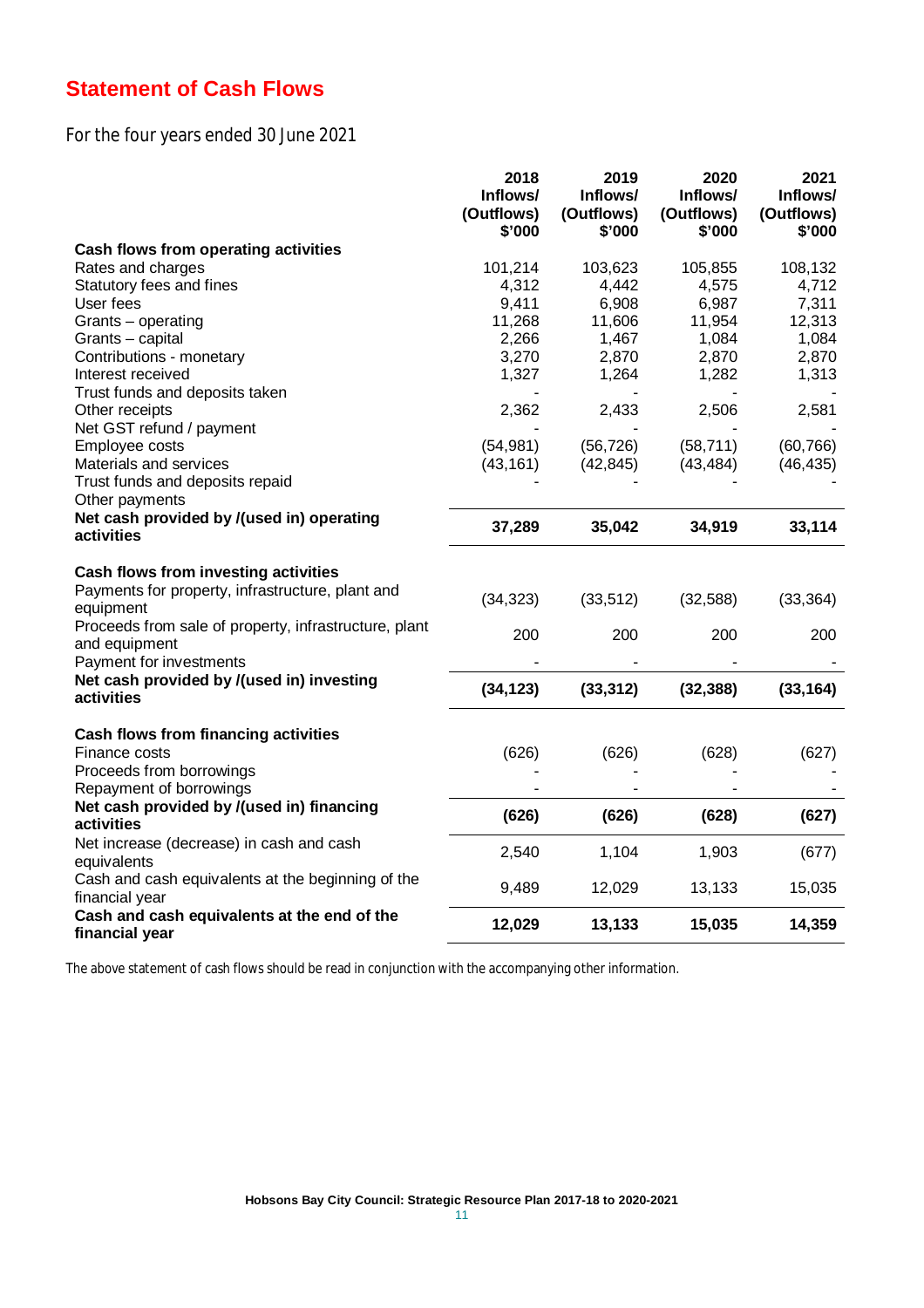### **Statement of Capital Works**

### For the four years ended 30 June 2021

|                                                | 2018<br>\$'000 | 2019<br>\$'000 | 2020<br>\$'000 | 2021<br>\$'000 |
|------------------------------------------------|----------------|----------------|----------------|----------------|
|                                                |                |                |                |                |
| <b>Property</b><br>Land                        |                |                |                |                |
|                                                | 2,501          | 1,600          | 1,640          |                |
| Land improvements                              | 2,501          | 1,600          | 1,640          | 1,680          |
| <b>Total land</b>                              |                |                |                | 1,680          |
| <b>Buildings</b>                               | 10,811         | 8,785          | 7,110          | 6,550          |
| Heritage Buildings                             | 600            | 1,600          | 2,500          | 2,400          |
| <b>Total buildings</b>                         | 11,411         | 10,385         | 9,610          | 8,950          |
| <b>Total property</b>                          | 13,912         | 11,985         | 11,250         | 10,630         |
| <b>Plant and equipment</b>                     |                |                |                |                |
| Heritage plant and equipment                   |                |                |                |                |
| Plant, machinery and equipment                 | 915            | 1,025          | 1,050          | 1,075          |
| Fixtures, fittings and furniture               | 225            | 100            | 100            | 100            |
| Computers and telecommunications               | 691            | 536            | 549            | 563            |
| Library books                                  | 850            | 950            | 900            | 900            |
| <b>Total plant and equipment</b>               | 2,681          | 2,611          | 2,599          | 2,638          |
| <b>Infrastructure</b>                          |                |                |                |                |
| Roads                                          | 6,682          | 7,010          | 7,280          | 7,560          |
| <b>Bridges</b>                                 | 100            | 270            | 276            | 283            |
| Footpaths and cycleways                        | 3,848          | 2,730          | 2,630          | 2,890          |
| Drainage                                       | 822            | 2,080          | 2,130          | 2,180          |
| Recreational, leisure and community facilities | 2,230          | 2,333          | 2,381          | 2,431          |
| Parks, open space and streetscapes             | 2,013          | 2,355          | 2,045          | 2,720          |
| Off street car parks                           | 1,005          | 1,025          | 1,051          | 1,077          |
| Other infrastructure                           | 1,030          | 1,113          | 946            | 955            |
| <b>Total infrastructure</b>                    | 17,730         | 18,916         | 18,739         | 20,096         |
| <b>Total capital works expenditure</b>         | 34,323         | 33,512         | 32,588         | 33,364         |
| <b>Represented by:</b>                         |                |                |                |                |
| New asset expenditure                          | 8,120          | 5,705          | 750            | 750            |
| Asset renewal expenditure                      | 21,474         | 23,772         | 24,963         | 25,414         |
| Asset upgrade expenditure                      | 4,729          | 4,035          | 6,875          | 7,200          |
| <b>Total capital works expenditure</b>         | 34,323         | 33,512         | 32,588         | 33,364         |

The above statement of capital works should be read in conjunction with the accompanying other information.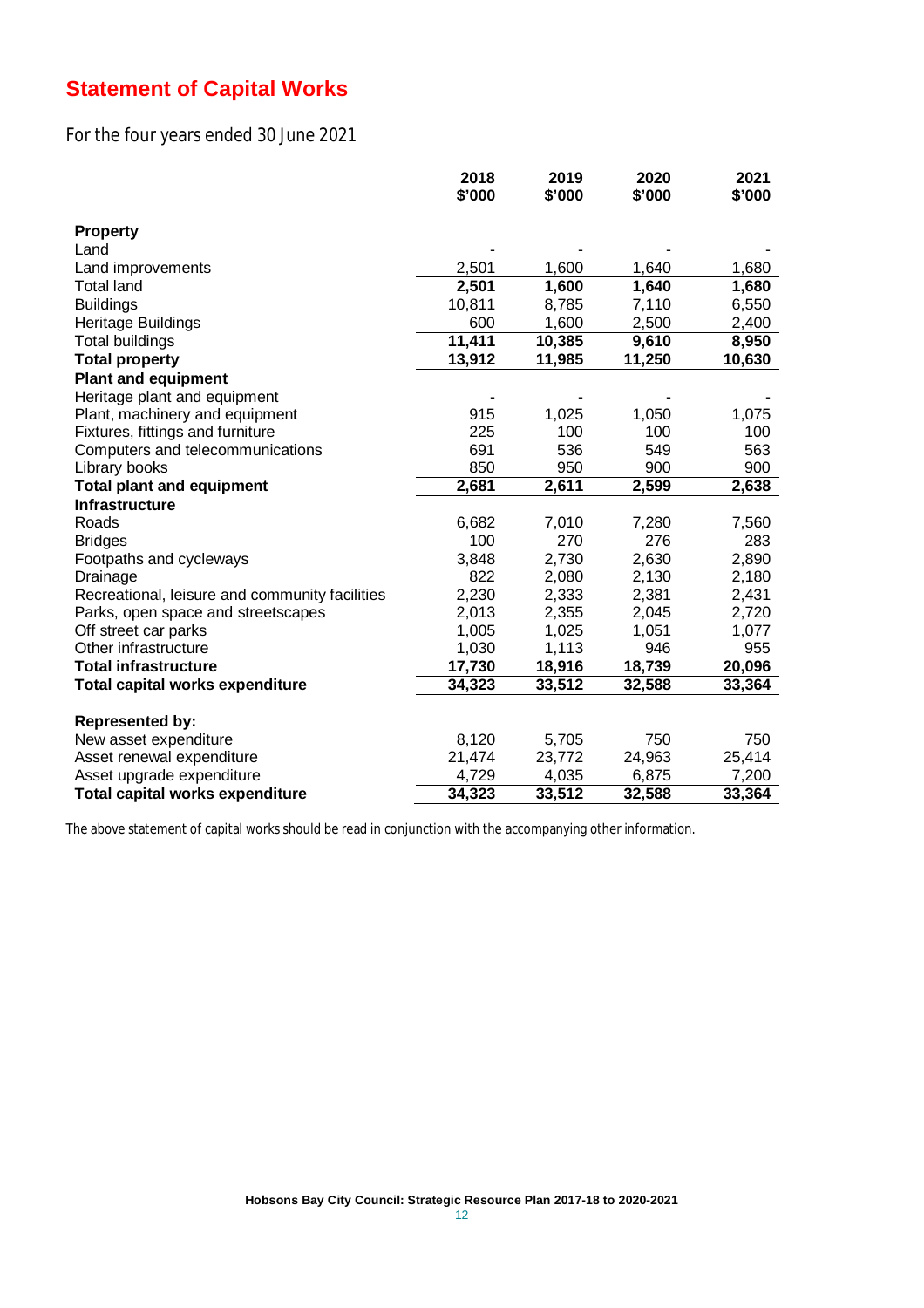### **Statement of Human Resources**

For the four years ended 30 June 2021

|                                   | 2018<br>\$'000 | 2019<br>\$'000 | 2020<br>\$'000 | 2021<br>\$'000 |
|-----------------------------------|----------------|----------------|----------------|----------------|
| <b>Staff expenditure</b>          |                |                |                |                |
| <b>Employee Costs - Operating</b> | 55,470         | 57,232         | 59,235         | 61,309         |
| Employee Costs - Capital          |                | ٠              |                |                |
| <b>Total staff expenditure</b>    | 55,470         | 57,232         | 59,235         | 61,309         |
|                                   | <b>FTE</b>     | <b>FTE</b>     | <b>FTE</b>     | <b>FTE</b>     |
| <b>Staff numbers</b>              |                |                |                |                |
| <b>Employees</b>                  | 538.9          | 538.9          | 539.9          | 539.9          |
| <b>Total staff numbers</b>        | 538.9          | 538.9          | 839.9          | 538.9          |

The above statement of human resources should be read in conjunction with the other information.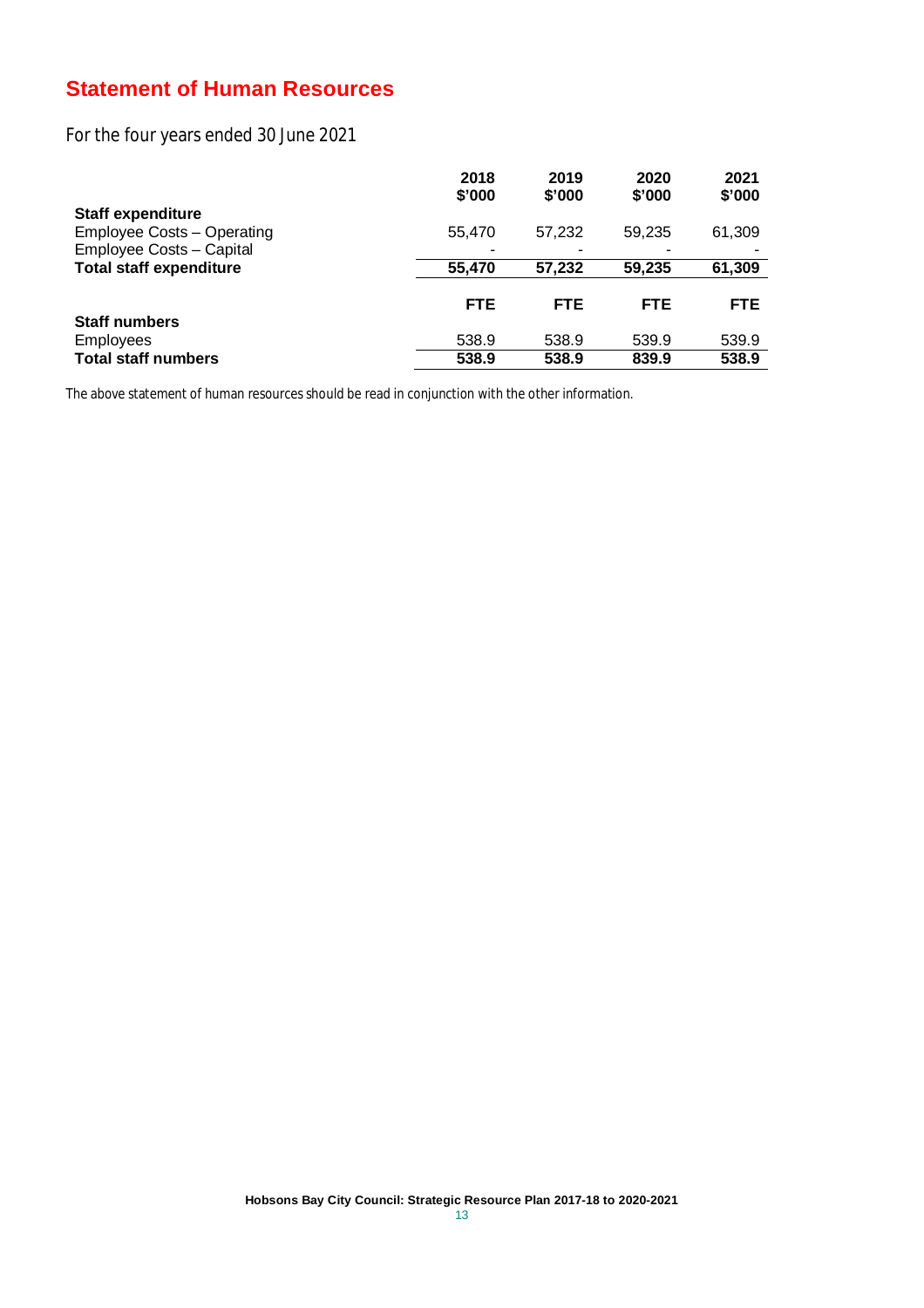### **Other information**

For the four years ended 30 June 2021

**1. Summary of planned capital works expenditure** 

|                                        | <b>Asset Expenditure Types</b> |              |        |                 | <b>Funding Sources</b> |        |             |               |                 |                   |
|----------------------------------------|--------------------------------|--------------|--------|-----------------|------------------------|--------|-------------|---------------|-----------------|-------------------|
|                                        | Total                          | <b>New</b>   |        | Renewal Upgrade | Expansion              | Total  | Grants      | Contributions | Council<br>Cash | <b>Borrowings</b> |
|                                        | \$'000                         | \$'000       | \$'000 | \$'000          | \$'000                 | \$'000 | \$'000      | \$'000        | \$'000          | \$'000            |
| 2018                                   |                                |              |        |                 |                        |        |             |               |                 |                   |
| Property                               |                                |              |        |                 |                        |        |             |               |                 |                   |
| Land improvements                      | 2,501                          | 0            | 2,101  | 400             | 0                      | 2,501  | 0           | 0             | 2,501           | 0                 |
| <b>Total land</b>                      | 2,501                          | 0            | 2,101  | 400             | 0                      | 2,501  | $\bf{0}$    | 0             | 2,501           | $\bf{0}$          |
| <b>Buildings</b>                       | 10,811                         | 5,812        | 3,730  | 1,269           | 0                      | 10,811 | 899         | 0             | 9,912           | 0                 |
| Heritage buildings                     | 600                            | 0            | 600    | 0               | 0                      | 600    | 0           | 0             | 600             | 0                 |
| <b>Total buildings</b>                 | 11,411                         | 5,812        | 4,330  | 1,269           | 0                      | 11,411 | 899         | 0             | 10,512          | $\overline{0}$    |
| <b>Total property</b>                  | 13,912                         | 5,812        | 6,431  | 1,669           | $\mathbf{0}$           | 13,912 | 899         | $\mathbf{0}$  | 13,013          | $\mathbf 0$       |
| Plant and equipment                    |                                |              |        |                 |                        |        |             |               |                 |                   |
| Plant, machinery and equipment         | 915                            | 0            | 915    | 0               | 0                      | 915    | $\bf{0}$    | 0             | 915             | $\mathbf 0$       |
| Fixtures, fittings and furniture       | 225                            | 0            | 225    | $\mathbf 0$     | 0                      | 225    | 0           | 0             | 225             | 0                 |
| Computers and telecommunications       | 691                            | 0            | 691    | 0               | 0                      | 691    | 0           | 0             | 691             | $\mathbf 0$       |
| Library books                          | 850                            | 0            | 850    | 0               | 0                      | 850    | 0           | 0             | 850             | 0                 |
| Total plant and equipment              | 2,681                          | $\mathbf{0}$ | 2,681  | 0               | $\mathbf{0}$           | 2,681  | $\mathbf 0$ | $\mathbf{0}$  | 2,681           | $\overline{0}$    |
| Infrastructure                         |                                |              |        |                 |                        |        |             |               |                 |                   |
| Roads                                  | 6,682                          | 0            | 6,682  | $\pmb{0}$       | 0                      | 6,682  | 667         | 0             | 6,015           | 0                 |
| <b>Bridges</b>                         | 100                            | 0            | 100    | $\mathbf 0$     | 0                      | 100    | 0           | 0             | 100             | 0                 |
| Footpaths and cycleways                | 3,848                          | 1,888        | 1,640  | 320             | 0                      | 3,848  | 0           | 600           | 3,248           | $\mathbf 0$       |
| Drainage                               | 822                            | 242          | 500    | 80              | 0                      | 822    | 0           | 0             | 822             | $\mathbf 0$       |
| Recreational, leisure and community    | 2,230                          | 200          | 2,030  | 0               | 0                      | 2,230  | 100         | 0             | 2,130           | 0                 |
| Parks, open space and streetscapes     | 2,013                          | (22)         | 25     | 2,010           | 0                      | 2,013  | 0           | 0             | 2,013           | 0                 |
| Off street car parks                   | 1,005                          | 0            | 1,005  | 0               | 0                      | 1,005  | 0           | 0             | 1,005           | $\mathbf 0$       |
| Other infrastructure                   | 1,030                          | 0            | 380    | 650             | 0                      | 1,030  | 0           | 0             | 1,030           | 0                 |
| <b>Total infrastructure</b>            | 17,730                         | 2,308        | 12,362 | 3,060           | $\pmb{0}$              | 17,730 | 767         | 600           | 16,363          | $\pmb{0}$         |
| <b>Total Capital works expenditure</b> | 34,323                         | 8,120        | 21,474 | 4,729           | $\mathbf 0$            | 34,323 | 1,666       | 600           | 32,057          | $\overline{0}$    |
|                                        |                                |              |        |                 |                        |        |             |               |                 |                   |

**Hobsons Bay City Council: Strategic Resource Plan 2017-18 to 2020-21**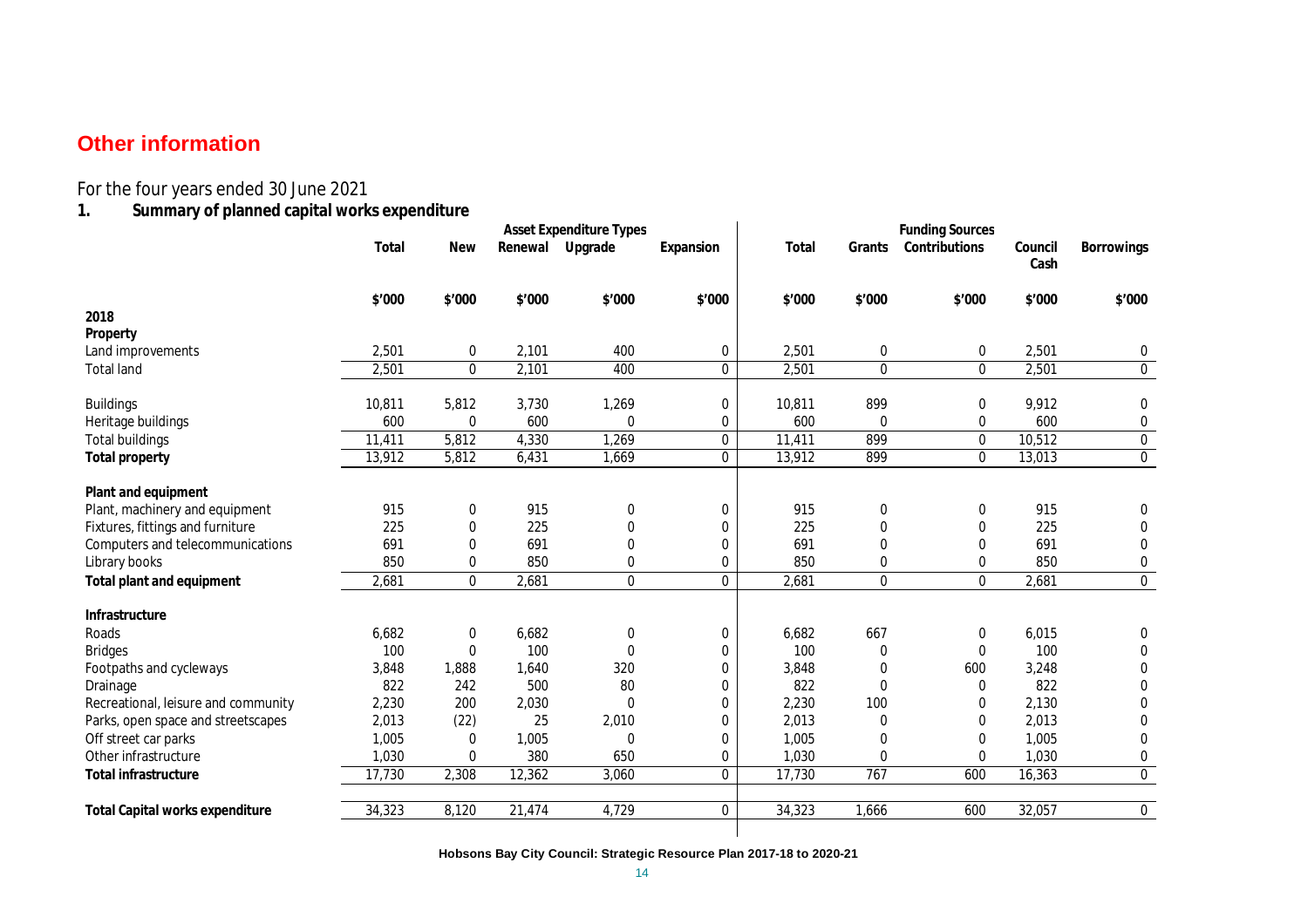### **1. Summary of planned capital works expenditure (continued)**

|                                                  |            |         | <b>Asset Expenditure Types</b> |              |        |             | <b>Funding Sources</b> |                 |                   |
|--------------------------------------------------|------------|---------|--------------------------------|--------------|--------|-------------|------------------------|-----------------|-------------------|
| Total                                            | <b>New</b> | Renewal | Upgrade                        | Expansion    | Total  | Grants      | Contributions          | Council<br>Cash | <b>Borrowings</b> |
| \$'000                                           | \$'000     | \$'000  | \$'000                         | \$'000       | \$'000 | \$'000      | \$'000                 | \$'000          | \$'000            |
| 2019                                             |            |         |                                |              |        |             |                        |                 |                   |
| Property                                         |            |         |                                |              |        |             |                        |                 |                   |
| 1,600<br>Land improvements                       | 0          | 1,600   | 0                              | 0            | 1,600  | 0           | 0                      | 1,600           | 0                 |
| 1,600<br><b>Total land</b>                       | $\pmb{0}$  | 1,600   | $\mathbf{0}$                   | $\mathbf 0$  | 1,600  | 0           | $\mathbf{0}$           | 1,600           | $\pmb{0}$         |
| <b>Buildings</b><br>8,785                        | 4,955      | 3,330   | 500                            | 0            | 8,785  | 800         | 0                      | 7,985           | 0                 |
| 1,600<br>Heritage buildings                      | 0          | 1,600   | $\mathbf{0}$                   | 0            | 1,600  | 0           | 0                      | 1,600           | 0                 |
| <b>Total buildings</b><br>10,385                 | 4,955      | 4,930   | 500                            | 0            | 10,385 | 800         | $\mathbf 0$            | 9,585           | $\pmb{0}$         |
| 11,985<br><b>Total property</b>                  | 4,955      | 6,530   | 500                            | $\mathbf{0}$ | 11,985 | 800         | $\mathbf{0}$           | 11,185          | $\mathbf 0$       |
| Plant and equipment                              |            |         |                                |              |        |             |                        |                 |                   |
| Plant, machinery and equipment<br>1,025          | 0          | 1,025   | 0                              | 0            | 1,025  | 0           | 0                      | 1,025           | $\mathbf 0$       |
| Fixtures, fittings and furniture                 | 100<br>0   | 100     | $\Omega$                       | $\mathbf 0$  | 100    | 0           | 0                      | 100             | $\mathbf 0$       |
| Computers and telecommunications                 | 536<br>0   | 536     | $\Omega$                       | $\mathbf 0$  | 536    | 0           | 0                      | 536             | $\mathbf 0$       |
| Library books                                    | 950<br>0   | 950     | 0                              | $\mathbf 0$  | 950    | 0           | 0                      | 950             | $\pmb{0}$         |
| 2,611<br>Total plant and equipment               | $\pmb{0}$  | 2,611   | $\mathbf{0}$                   | $\mathbf 0$  | 2,611  | $\mathbf 0$ | $\mathbf{0}$           | 2,611           | $\mathbf 0$       |
| Infrastructure                                   |            |         |                                |              |        |             |                        |                 |                   |
| 7,010<br>Roads                                   | 0          | 7,010   | 0                              | 0            | 7,010  | 667         | 0                      | 6,343           | 0                 |
| <b>Bridges</b>                                   | 270<br>0   | 270     | $\Omega$                       | $\mathbf 0$  | 270    | 0           | 0                      | 270             | 0                 |
| Footpaths and cycleways<br>2,730                 | 550        | 1,680   | 500                            | 0            | 2,730  | 0           | 0                      | 2,730           | $\bf{0}$          |
| 2,080<br>Drainage                                | 0          | 2,000   | 80                             | 0            | 2,080  | 0           | 0                      | 2,080           | 0                 |
| 2,333<br>Recreational, leisure and community     | 200        | 2,133   | 0                              | 0            | 2,333  | 0           | 0                      | 2,333           | $\bf{0}$          |
| 2,355<br>Parks, open space and streetscapes      | 0          | 0       | 2,355                          | 0            | 2,355  | 0           | 0                      | 2,355           | $\mathbf 0$       |
| 1,025<br>Off street car parks                    | 0          | 1,025   | $\Omega$                       | $\mathbf 0$  | 1,025  | 0           | 0                      | 1,025           | $\boldsymbol{0}$  |
| 1,113<br>Other infrastructure                    | 0          | 513     | 600                            | 0            | 1,113  | 0           | 0                      | 1,113           | 0                 |
| 18,916<br>Total infrastructure                   | 750        | 14,631  | 3,535                          | $\mathbf 0$  | 18,916 | 667         | $\mathbf{0}$           | 18,249          | $\mathbf 0$       |
| 33,512<br><b>Total Capital works expenditure</b> | 5,705      | 23,772  | 4,035                          | 0            | 33,512 | 1,467       | 0                      | 32,045          | $\bf{0}$          |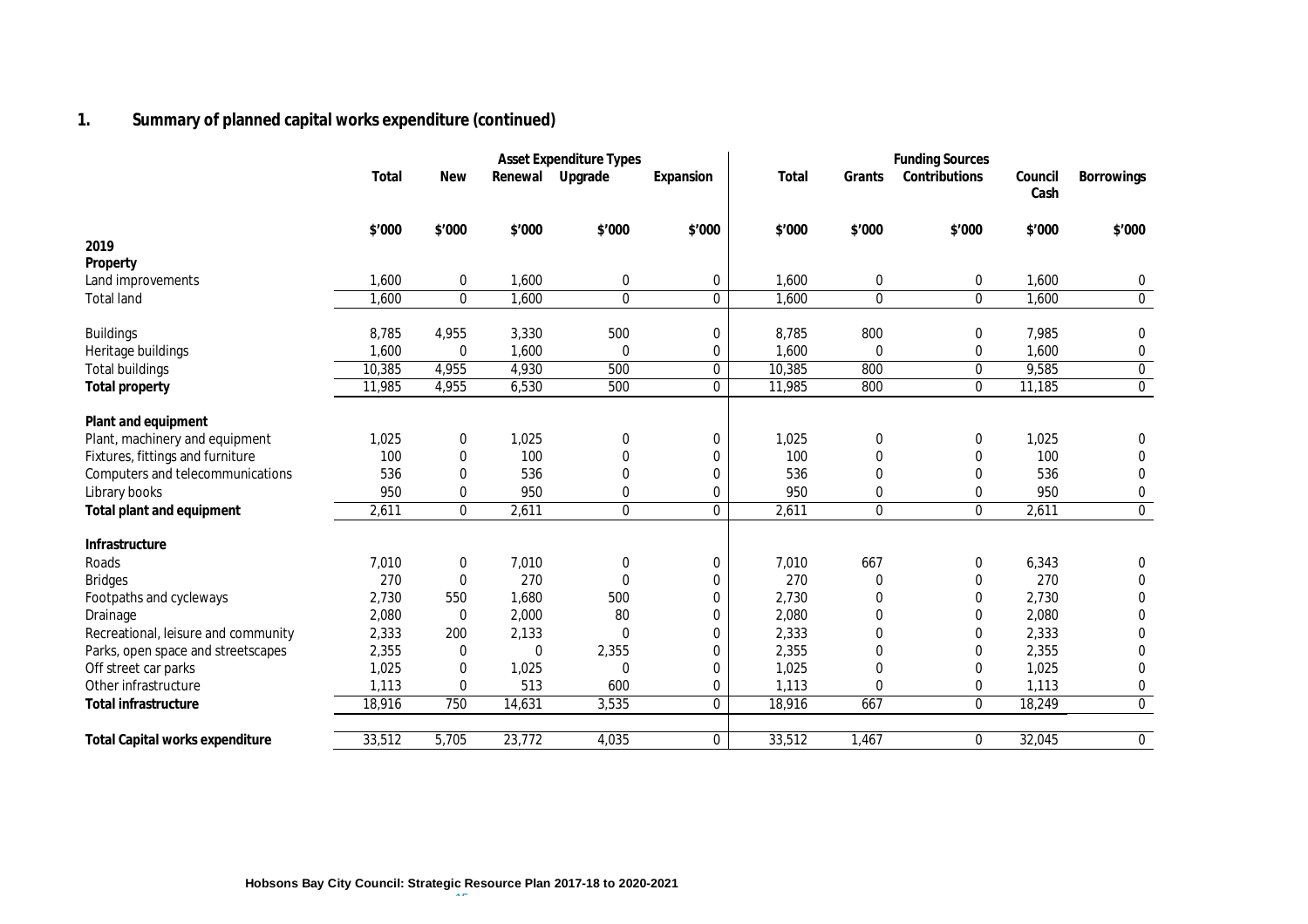### **1. Summary of planned capital works expenditure (continued)**

|                                     |        |              |         | <b>Asset Expenditure Types</b> |              |         |              | <b>Funding Sources</b> |                 |                   |
|-------------------------------------|--------|--------------|---------|--------------------------------|--------------|---------|--------------|------------------------|-----------------|-------------------|
|                                     | Total  | <b>New</b>   | Renewal | Upgrade                        | Expansion    | Total   | Grants       | Contributions          | Council<br>Cash | <b>Borrowings</b> |
|                                     | \$'000 | \$'000       | \$'000  | \$'000                         | \$'000       | \$'000  | \$'000       | \$'000                 | \$'000          | \$'000            |
| 2020                                |        |              |         |                                |              |         |              |                        |                 |                   |
| Property                            |        |              |         |                                |              |         |              |                        |                 |                   |
| Land improvements                   | 1,640  | 0            | 1,640   | 0                              | 0            | 1,640   | 0            | 0                      | 1,640           | 0                 |
| <b>Total land</b>                   | 1,640  | $\mathbf 0$  | 1,640   | 0                              | 0            | 1,640   | 0            | 0                      | 1,640           | $\pmb{0}$         |
| <b>Buildings</b>                    | 7,110  | 0            | 3,330   | 3,780                          | 0            | 7,110   | 0            | 750                    | 6,360           | 0                 |
| Heritage buildings                  | 2,500  | 0            | 2,500   | 0                              | 0            | 2,500   | 0            | 0                      | 2,500           | $\pmb{0}$         |
| <b>Total buildings</b>              | 9,610  | $\mathbf 0$  | 5,830   | 3,780                          | $\mathbf 0$  | 9,610   | 0            | 750                    | 8,860           | $\pmb{0}$         |
| <b>Total property</b>               | 11,250 | $\mathbf 0$  | 7,470   | 3,780                          | $\mathbf 0$  | 11,250  | $\mathbf 0$  | 750                    | 10,500          | 0                 |
| Plant and equipment                 |        |              |         |                                |              |         |              |                        |                 |                   |
| Plant, machinery and equipment      | 1,050  | 0            | 1,050   | 0                              | 0            | 1,050   | 0            | 0                      | 1,050           | 0                 |
| Fixtures, fittings and furniture    | 100    | 0            | 100     | 0                              | 0            | 100     | 0            | 0                      | 100             | $\pmb{0}$         |
| Computers and telecommunications    | 549    | $\mathbf{0}$ | 549     | $\mathbf{0}$                   | 0            | 549     | $\Omega$     | $\mathbf{0}$           | 549             | $\mathbf 0$       |
| Library books                       | 900    | 0            | 900     | 0                              | 0            | 900     | 0            | 0                      | 900             | $\pmb{0}$         |
| Total plant and equipment           | 2,599  | $\mathbf{0}$ | 2,599   | 0                              | $\mathbf{0}$ | 2,599   | $\pmb{0}$    | $\pmb{0}$              | 2,599           | $\overline{0}$    |
| Infrastructure                      |        |              |         |                                |              |         |              |                        |                 |                   |
| Roads                               | 7,280  | 0            | 7,280   | 0                              | 0            | 7,280   | 334          | 0                      | 6,946           | 0                 |
| <b>Bridges</b>                      | 276    | 0            | 276     | 0                              | 0            | 276     | 0            | 0                      | 276             | $\mathbf 0$       |
| Footpaths and cycleways             | 2,630  | 550          | 1,710   | 370                            | 0            | 2,630   | 0            | 0                      | 2,630           | 0                 |
| Drainage                            | 2,130  | 0            | 2,050   | 80                             | 0            | 2,130   | $\mathbf{0}$ | 0                      | 2,130           | 0                 |
| Recreational, leisure and community | 2,381  | 200          | 2,181   | 0                              | 0            | 2,381   | 0            | 0                      | 2,381           | $\pmb{0}$         |
| Parks, open space and streetscapes  | 2,045  | 0            | 0       | 2,045                          | 0            | 2,045   | 0            | 0                      | 2,045           | $\pmb{0}$         |
| Off street car parks                | 1,051  | 0            | 1,051   | 0                              | 0            | 1,051   | 0            | 0                      | 1,051           | $\pmb{0}$         |
| Other infrastructure                | 946    | 0            | 346     | 600                            | 0            | 946     | 0            | 0                      | 946             | 0                 |
| <b>Total infrastructure</b>         | 18,739 | 750          | 14,894  | 3,095                          | $\mathbf{0}$ | 18, 739 | 334          | $\mathbf{0}$           | 18,405          | $\mathbf 0$       |
| Total capital works expenditure     | 32,588 | 750          | 24,963  | 6,875                          | $\mathbf 0$  | 32,588  | 334          | 750                    | 31,504          | 0                 |
|                                     |        |              |         |                                |              |         |              |                        |                 |                   |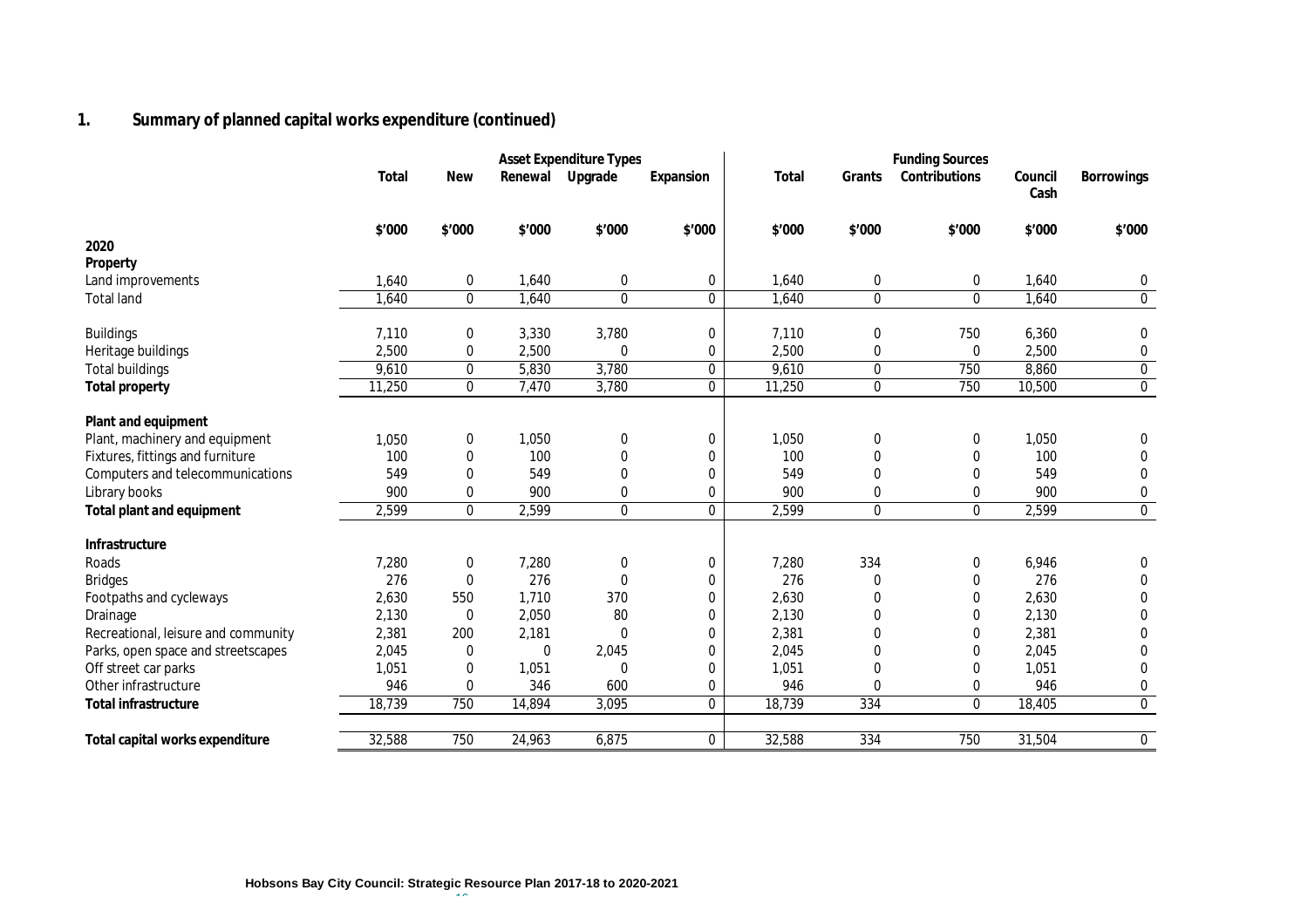### **1. Summary of planned capital works expenditure (continued)**

| Renewal<br>Upgrade<br>Contributions<br>Total<br><b>New</b><br>Total<br>Grants<br>Council<br>Expansion<br>Cash<br>\$'000<br>\$'000<br>\$'000<br>\$'000<br>\$'000<br>\$'000<br>\$'000<br>\$'000<br>\$'000<br>2021<br>Property<br>1,680<br>0<br>1,680<br>1,680<br>Land improvements<br>0<br>0<br>0<br>0<br>1,680<br>$\mathbf 0$<br>0<br>$\bf{0}$<br>0<br>1,680<br>1,680<br>0<br>1,680<br>1,680<br><b>Total land</b><br><b>Buildings</b><br>3,350<br>3,200<br>750<br>5,800<br>0<br>6,550<br>0<br>6,550<br>0<br>2,400<br>2,400<br>0<br>2,400<br>0<br>0<br>0<br>0<br>2,400<br>Heritage buildings<br>8,950<br>3,200<br>0<br>8,950<br>$\bf{0}$<br>750<br>8,200<br>0<br>5,750<br><b>Total buildings</b><br>10,630<br>$\mathbf 0$<br>3,200<br>$\mathbf 0$<br>10,630<br>$\mathbf 0$<br>750<br>9,880<br>7,430<br><b>Total property</b><br>Plant and equipment<br>Plant, machinery and equipment<br>1,075<br>1,075<br>1,075<br>1,075<br>0<br>0<br>0<br>0<br>0<br>100<br>100<br>100<br>100<br>Fixtures, fittings and furniture<br>0<br>0<br>0<br>0<br>0<br>563<br>563<br>563<br>563<br>Computers and telecommunications<br>0<br>$\Omega$<br>$\mathbf{0}$<br>0<br>0<br>Library books<br>900<br>0<br>900<br>900<br>900<br>0<br>0<br>0<br>0<br>0<br>0<br>2,638<br>$\mathbf{0}$<br>$\mathbf{0}$<br>Total plant and equipment<br>2,638<br>2,638<br>$\mathbf{0}$<br>2,638<br>Infrastructure<br>7,560<br>334<br>7,226<br>Roads<br>7,560<br>0<br>7,560<br>0<br>0<br>0<br>283<br>283<br>283<br>283<br>$\mathbf 0$<br><b>Bridges</b><br>$\mathbf{0}$<br>0<br>0<br>0<br>2,890<br>2,890<br>2,890<br>Footpaths and cycleways<br>550<br>1,740<br>600<br>0<br>0<br>0<br>2,180<br>2,100<br>80<br>2,180<br>2,180<br>Drainage<br>0<br>$\mathbf{0}$<br>0<br>0<br>2,231<br>2,431<br>Recreational, leisure and community<br>2,431<br>200<br>0<br>2,431<br>0<br>0<br>0<br>2,720<br>$\bf{0}$<br>2,720<br>$\mathbf 0$<br>2,720<br>Parks, open space and streetscapes<br>2,720<br>0<br>0<br>0 |                   | <b>Funding Sources</b> |                  |
|--------------------------------------------------------------------------------------------------------------------------------------------------------------------------------------------------------------------------------------------------------------------------------------------------------------------------------------------------------------------------------------------------------------------------------------------------------------------------------------------------------------------------------------------------------------------------------------------------------------------------------------------------------------------------------------------------------------------------------------------------------------------------------------------------------------------------------------------------------------------------------------------------------------------------------------------------------------------------------------------------------------------------------------------------------------------------------------------------------------------------------------------------------------------------------------------------------------------------------------------------------------------------------------------------------------------------------------------------------------------------------------------------------------------------------------------------------------------------------------------------------------------------------------------------------------------------------------------------------------------------------------------------------------------------------------------------------------------------------------------------------------------------------------------------------------------------------------------------------------------------------------------------------------------------------------------------------|-------------------|------------------------|------------------|
|                                                                                                                                                                                                                                                                                                                                                                                                                                                                                                                                                                                                                                                                                                                                                                                                                                                                                                                                                                                                                                                                                                                                                                                                                                                                                                                                                                                                                                                                                                                                                                                                                                                                                                                                                                                                                                                                                                                                                        | <b>Borrowings</b> |                        |                  |
|                                                                                                                                                                                                                                                                                                                                                                                                                                                                                                                                                                                                                                                                                                                                                                                                                                                                                                                                                                                                                                                                                                                                                                                                                                                                                                                                                                                                                                                                                                                                                                                                                                                                                                                                                                                                                                                                                                                                                        |                   |                        | \$'000           |
|                                                                                                                                                                                                                                                                                                                                                                                                                                                                                                                                                                                                                                                                                                                                                                                                                                                                                                                                                                                                                                                                                                                                                                                                                                                                                                                                                                                                                                                                                                                                                                                                                                                                                                                                                                                                                                                                                                                                                        |                   |                        |                  |
|                                                                                                                                                                                                                                                                                                                                                                                                                                                                                                                                                                                                                                                                                                                                                                                                                                                                                                                                                                                                                                                                                                                                                                                                                                                                                                                                                                                                                                                                                                                                                                                                                                                                                                                                                                                                                                                                                                                                                        |                   |                        |                  |
|                                                                                                                                                                                                                                                                                                                                                                                                                                                                                                                                                                                                                                                                                                                                                                                                                                                                                                                                                                                                                                                                                                                                                                                                                                                                                                                                                                                                                                                                                                                                                                                                                                                                                                                                                                                                                                                                                                                                                        |                   |                        | 0                |
|                                                                                                                                                                                                                                                                                                                                                                                                                                                                                                                                                                                                                                                                                                                                                                                                                                                                                                                                                                                                                                                                                                                                                                                                                                                                                                                                                                                                                                                                                                                                                                                                                                                                                                                                                                                                                                                                                                                                                        |                   |                        | $\pmb{0}$        |
|                                                                                                                                                                                                                                                                                                                                                                                                                                                                                                                                                                                                                                                                                                                                                                                                                                                                                                                                                                                                                                                                                                                                                                                                                                                                                                                                                                                                                                                                                                                                                                                                                                                                                                                                                                                                                                                                                                                                                        |                   |                        | 0                |
|                                                                                                                                                                                                                                                                                                                                                                                                                                                                                                                                                                                                                                                                                                                                                                                                                                                                                                                                                                                                                                                                                                                                                                                                                                                                                                                                                                                                                                                                                                                                                                                                                                                                                                                                                                                                                                                                                                                                                        |                   |                        | 0                |
|                                                                                                                                                                                                                                                                                                                                                                                                                                                                                                                                                                                                                                                                                                                                                                                                                                                                                                                                                                                                                                                                                                                                                                                                                                                                                                                                                                                                                                                                                                                                                                                                                                                                                                                                                                                                                                                                                                                                                        |                   |                        | $\bf{0}$         |
|                                                                                                                                                                                                                                                                                                                                                                                                                                                                                                                                                                                                                                                                                                                                                                                                                                                                                                                                                                                                                                                                                                                                                                                                                                                                                                                                                                                                                                                                                                                                                                                                                                                                                                                                                                                                                                                                                                                                                        |                   |                        | 0                |
|                                                                                                                                                                                                                                                                                                                                                                                                                                                                                                                                                                                                                                                                                                                                                                                                                                                                                                                                                                                                                                                                                                                                                                                                                                                                                                                                                                                                                                                                                                                                                                                                                                                                                                                                                                                                                                                                                                                                                        |                   |                        |                  |
|                                                                                                                                                                                                                                                                                                                                                                                                                                                                                                                                                                                                                                                                                                                                                                                                                                                                                                                                                                                                                                                                                                                                                                                                                                                                                                                                                                                                                                                                                                                                                                                                                                                                                                                                                                                                                                                                                                                                                        |                   |                        | 0                |
|                                                                                                                                                                                                                                                                                                                                                                                                                                                                                                                                                                                                                                                                                                                                                                                                                                                                                                                                                                                                                                                                                                                                                                                                                                                                                                                                                                                                                                                                                                                                                                                                                                                                                                                                                                                                                                                                                                                                                        |                   |                        | 0                |
|                                                                                                                                                                                                                                                                                                                                                                                                                                                                                                                                                                                                                                                                                                                                                                                                                                                                                                                                                                                                                                                                                                                                                                                                                                                                                                                                                                                                                                                                                                                                                                                                                                                                                                                                                                                                                                                                                                                                                        |                   |                        | 0                |
|                                                                                                                                                                                                                                                                                                                                                                                                                                                                                                                                                                                                                                                                                                                                                                                                                                                                                                                                                                                                                                                                                                                                                                                                                                                                                                                                                                                                                                                                                                                                                                                                                                                                                                                                                                                                                                                                                                                                                        |                   |                        | 0                |
|                                                                                                                                                                                                                                                                                                                                                                                                                                                                                                                                                                                                                                                                                                                                                                                                                                                                                                                                                                                                                                                                                                                                                                                                                                                                                                                                                                                                                                                                                                                                                                                                                                                                                                                                                                                                                                                                                                                                                        |                   |                        | $\mathbf 0$      |
|                                                                                                                                                                                                                                                                                                                                                                                                                                                                                                                                                                                                                                                                                                                                                                                                                                                                                                                                                                                                                                                                                                                                                                                                                                                                                                                                                                                                                                                                                                                                                                                                                                                                                                                                                                                                                                                                                                                                                        |                   |                        |                  |
|                                                                                                                                                                                                                                                                                                                                                                                                                                                                                                                                                                                                                                                                                                                                                                                                                                                                                                                                                                                                                                                                                                                                                                                                                                                                                                                                                                                                                                                                                                                                                                                                                                                                                                                                                                                                                                                                                                                                                        |                   |                        | 0                |
|                                                                                                                                                                                                                                                                                                                                                                                                                                                                                                                                                                                                                                                                                                                                                                                                                                                                                                                                                                                                                                                                                                                                                                                                                                                                                                                                                                                                                                                                                                                                                                                                                                                                                                                                                                                                                                                                                                                                                        |                   |                        | 0                |
|                                                                                                                                                                                                                                                                                                                                                                                                                                                                                                                                                                                                                                                                                                                                                                                                                                                                                                                                                                                                                                                                                                                                                                                                                                                                                                                                                                                                                                                                                                                                                                                                                                                                                                                                                                                                                                                                                                                                                        |                   |                        | 0                |
|                                                                                                                                                                                                                                                                                                                                                                                                                                                                                                                                                                                                                                                                                                                                                                                                                                                                                                                                                                                                                                                                                                                                                                                                                                                                                                                                                                                                                                                                                                                                                                                                                                                                                                                                                                                                                                                                                                                                                        |                   |                        | 0                |
|                                                                                                                                                                                                                                                                                                                                                                                                                                                                                                                                                                                                                                                                                                                                                                                                                                                                                                                                                                                                                                                                                                                                                                                                                                                                                                                                                                                                                                                                                                                                                                                                                                                                                                                                                                                                                                                                                                                                                        |                   |                        | 0                |
|                                                                                                                                                                                                                                                                                                                                                                                                                                                                                                                                                                                                                                                                                                                                                                                                                                                                                                                                                                                                                                                                                                                                                                                                                                                                                                                                                                                                                                                                                                                                                                                                                                                                                                                                                                                                                                                                                                                                                        |                   |                        | 0                |
| 1,077<br>Off street car parks<br>1,077<br>1,077<br>1,077<br>0<br>0<br>0<br>$\mathbf{0}$<br>0                                                                                                                                                                                                                                                                                                                                                                                                                                                                                                                                                                                                                                                                                                                                                                                                                                                                                                                                                                                                                                                                                                                                                                                                                                                                                                                                                                                                                                                                                                                                                                                                                                                                                                                                                                                                                                                           |                   |                        | $\mathbf 0$      |
| Other infrastructure<br>955<br>355<br>955<br>955<br>0<br>600<br>0<br>0<br>0                                                                                                                                                                                                                                                                                                                                                                                                                                                                                                                                                                                                                                                                                                                                                                                                                                                                                                                                                                                                                                                                                                                                                                                                                                                                                                                                                                                                                                                                                                                                                                                                                                                                                                                                                                                                                                                                            |                   |                        | $\pmb{0}$        |
| 20,096<br>750<br>15,346<br>20,096<br>334<br>$\Omega$<br>19,762<br>4,000<br>$\mathbf{0}$<br><b>Total infrastructure</b>                                                                                                                                                                                                                                                                                                                                                                                                                                                                                                                                                                                                                                                                                                                                                                                                                                                                                                                                                                                                                                                                                                                                                                                                                                                                                                                                                                                                                                                                                                                                                                                                                                                                                                                                                                                                                                 |                   |                        | $\mathbf 0$      |
| 33,364<br>750<br>7,200<br>$\mathbf 0$<br>334<br>750<br>32,280<br>25,414<br>33,364<br>Total capital works expenditure                                                                                                                                                                                                                                                                                                                                                                                                                                                                                                                                                                                                                                                                                                                                                                                                                                                                                                                                                                                                                                                                                                                                                                                                                                                                                                                                                                                                                                                                                                                                                                                                                                                                                                                                                                                                                                   |                   |                        | $\boldsymbol{0}$ |